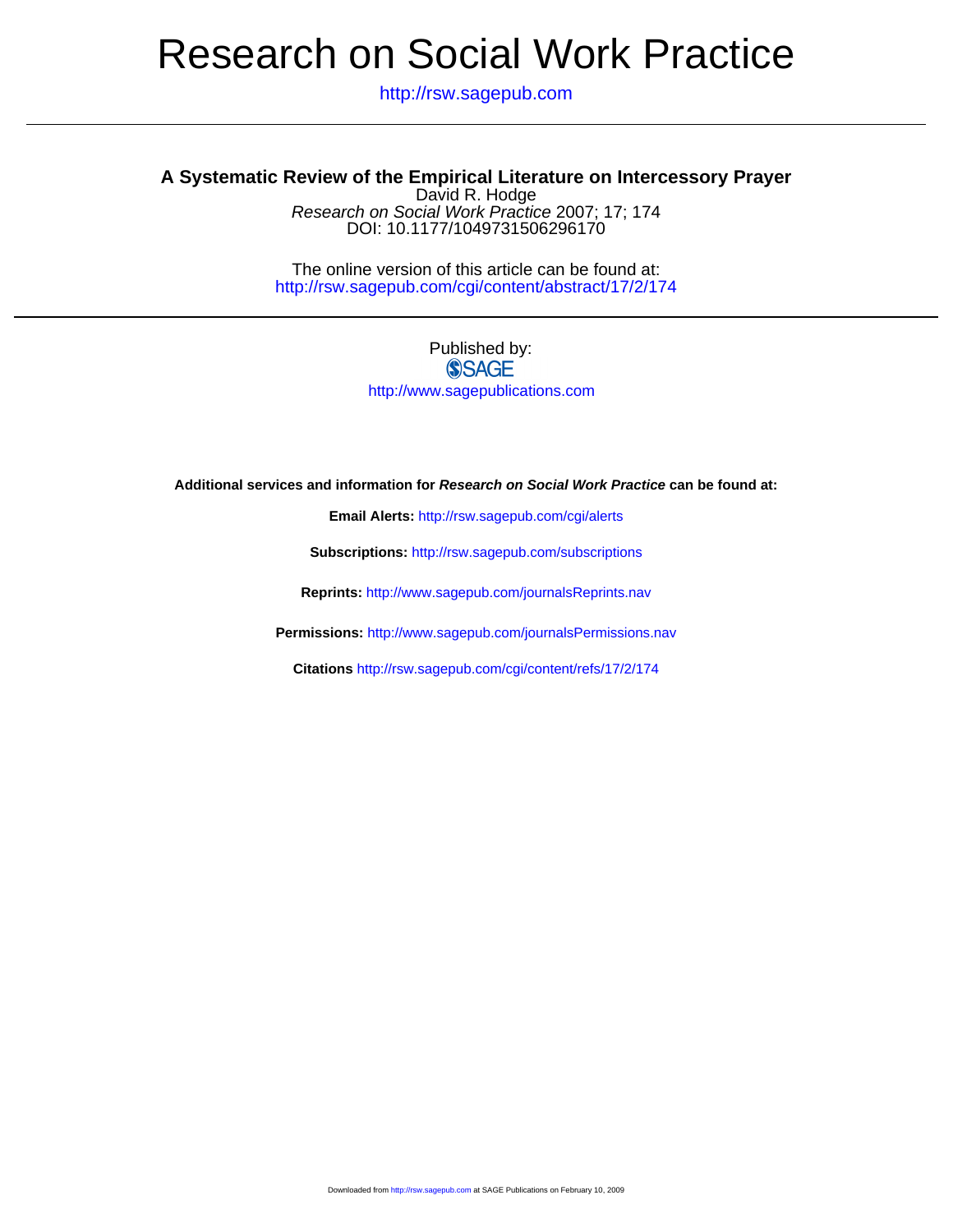# **A Systematic Review of the Empirical Literature on Intercessory Prayer**

# **David R. Hodge**

*Arizona State University, West Campus*

*Perhaps surprisingly, many social workers appear to use intercessory prayer in direct practice settings. To help inform practitioners' use of this intervention, this article evaluates the empirical literature on the topic using the following three methods: (a) an individual assessment of each study, (b) an evaluation of intercessory prayer as an empirically supported intervention using criteria developed by Division 12 of the American Psychological Association (APA), and (c) a meta-analysis. Based on the Division 12 criteria, intercessory prayer was classified as an experimental intervention. Meta-analysis indicated small, but significant, effect sizes for the use of intercessory prayer (*g <sup>=</sup> *–.171,* p <sup>=</sup> *.015). The implications are discussed in light of the APA's Presidential Task Force on Evidence-based Practice.*

*Keywords: intercessory prayer; evidence-based practice; spirituality; religion; direct practice*

Intercessory prayer is commonly defined as prayer offered for the benefit of another person (Tloczynski & Fritzsch, 2002). Typically, either a silent or verbal request is made to God, or some other type of transcendent entity, which the petitioner believes is able to effect change in another person's life (Halperin, 2001; Roberts, Ahmed, & Hall, 2003; Targ, 2002). Accordingly, intercessory prayer differs from other types of prayer, such as personal prayer, in which an individual prays for himself or herself. Although a considerable amount of research has explored the effects of personal prayer (Koenig, McCullough, & Larson, 2001), this article focuses on intercessory prayer because of its apparent widespread usage as a therapeutic intervention.

A surprisingly high percentage of social workers appear to use intercessory prayer in their work with clients (Heyman, Buchanan, Musgrave, & Menz, 2006; Stewart, Koeske, & Koeske, 2006). One national survey of direct practitioners affiliated with the National Association of Social Workers (NASW; *N* = 2,069) found that 28% of respondents had engaged in verbal prayer with their clients, whereas 57% prayed privately for their clients (Canda & Furman, 1999). Similarly,

among a national sample of NASW affiliated gerontological workers  $(N = 299)$ , 43% reported praying verbally with their clients either "sometimes" or "often." In terms of their private prayer interventions, two thirds of respondents indicated they prayed either sometimes (43%) or often (24%) for their clients (Murdock, 2004). In short, although the use of prayer as a therapeutic intervention remains controversial (Canda, Nakashima, & Furman, 2004; Praglin, 2004), the extant data suggest that most social workers use intercessory prayer as a professional intervention.

The widespread use of intercessory prayer in clinical settings implicitly raises questions about the effectiveness of prayer as an intervention strategy. Even in newly emergent areas such as spirituality, the NASW Code of Ethics (1999, sec. 1.04 [c]) stipulates that social workers should employ interventions only after conducting the necessary research to ensure the competence of their work. Qualitative research, however, suggests that many social workers hold strong beliefs, both in favor and against, on using prayer in therapeutic settings (Canda et al., 2004). Consequently, it is unsurprising that concerns have been expressed in the social work literature that practitioners' personal metaphysical beliefs rather than established professional protocols may be guiding therapeutic decisions (Sahlein, 2002).

In keeping with the premise that professional practice should be based on empirical knowledge rather than a priori, personally held beliefs (Rosen, Proctor, & Staudt, 1999), this study explores the effectiveness of intercessory prayer as an intervention strategy. It is important to note at the onset that the purpose of this article is not to suggest

**Author's Note:** David R. Hodge, PhD, is an assistant professor at Arizona State University-West campus and a senior nonresident fellow at University of Pennsylvania's Program for Research on Religion and Urban Civil Society. Correspondence concerning this article should be addressed to the author at: Dept of Social Work, P. O. Box 37100, Phoenix, AZ 85069-7100.

Research on Social Work Practice, Vol. 17 No. 2, March 2007 174-187 DOI: 10.1177/1049731506296170 © 2007 Sage Publications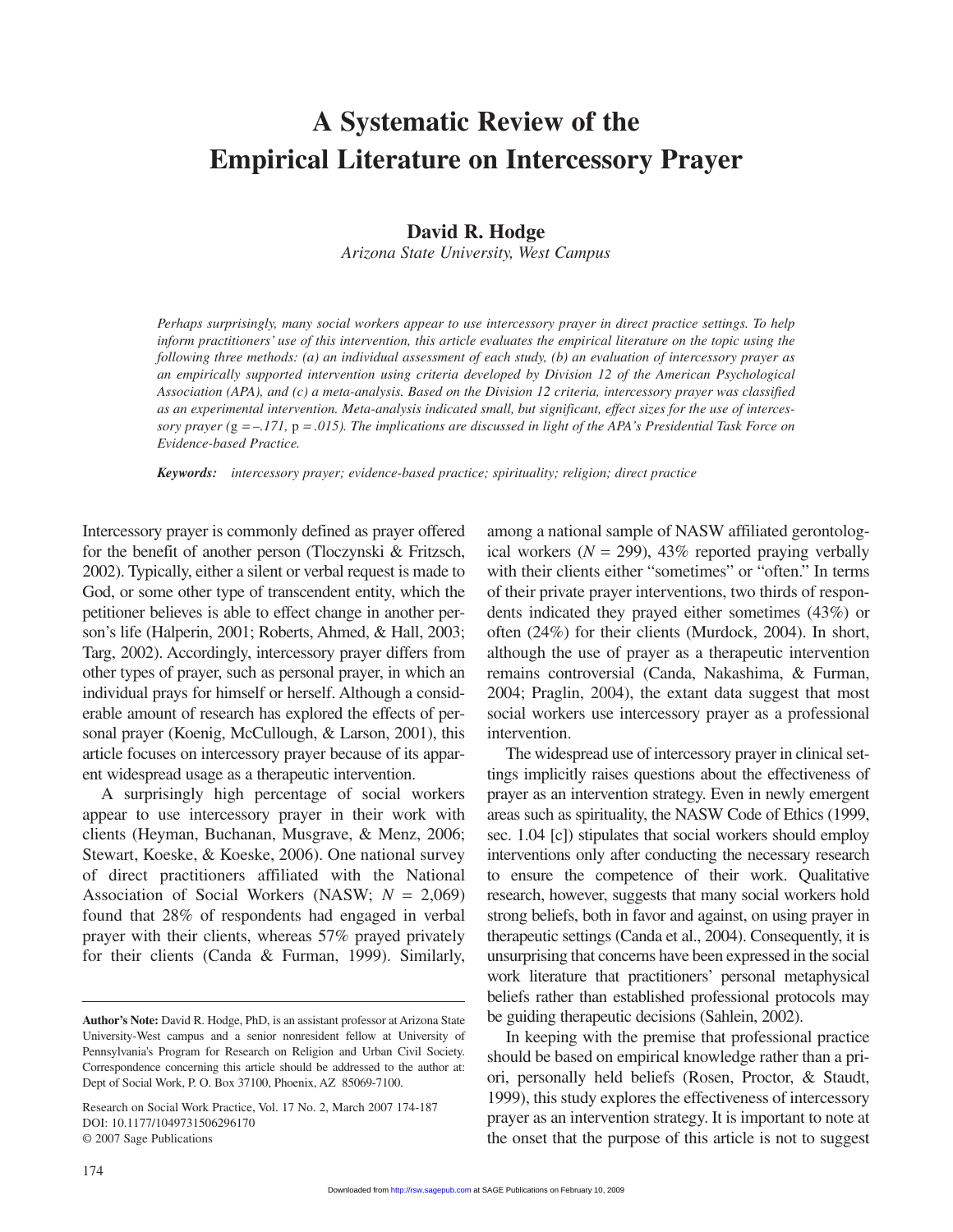that God, or some other transcendent entity, does or does not exist. Although it is theoretically possible that a transcendent being exists and responds to prayer, it is also possible that prayer taps into presently undiscovered natural mechanisms that produce change (Hodge, 2000; Leder, 2005). In other words, intercessory prayer may effect change supernaturally, naturally, or not at all. The discussion of various mechanisms lies beyond the purview of this article. Rather, the purpose of this article is to examine the empirical literature that is capable of informing and guiding practice decisions regarding the use of intercessory prayer.

# **METHOD**

#### **Search Protocol**

Toward this end, a key word search of *Social Work Abstracts*, *PsycInfo*, and *Medline (latest years)* was conducted in July 2006 using the term *prayer*. Titles and abstracts were reviewed and pertinent articles obtained. Major reviews of the spirituality and religion literature were also examined (Astin, Harkness, & Ernst, 2000; Halperin, 2001; Harris, Thoresen, McCullough, & Larson, 1999; Johnson, 2002; Koenig et al., 2001; Masters, Spielmans, & Goodson, 2006; McCullough & Larson, 1999; Ramondetta & Sills, 2004; Tolson & Koenig, 2003; Townsend, Kladder, Ayele, & Mulligan, 2002). Potentially relevant articles were read and the reference sections examined for other studies that might be pertinent to the present review.

As might be expected given the subject matter, studies on intercessory prayer have been controversial, especially if positive outcomes are reported (Halperin, 2001; Sicher, Targ, Moore, & Smith, 1998; Targ, 2002). Perhaps the most controversial study has been conducted by Cha and Wirth (2001), and the interchange between Cha (2004) and Flamm (2005) illustrates some of the issues in play. No attempt was made to assess the validity of the various arguments in deciding which studies to include in this review. In at least some cases, the central issues seem to be rooted in differing metaphysical assumptions about the nature of reality, a subject that is beyond the scope of the present article. Thus, all studies featured in academic journals that meet the search criteria were included in this study.

#### **Inclusion and Exclusion Criteria**

Because the purpose of the review was to examine research capable of informing and guiding practice decisions, studies had to meet the following criteria to be included in the review: (a) use intercessory prayer as an intervention, (b) implement the intervention with a population of clients or patients, and (c) test the efficacy of the intervention, preferably using standardized measures and a double-blind randomized control trial (RCT) methodology.

RCTs are widely considered to represent the "gold standard" for empirically validating interventions; although, concurrently, it is important to note that this method involves a number of debatable epistemic assumptions (Slife & Gantt, 1999). In a double-blind RCT design, participants are randomly assigned to either a control group or an experimental group, which is sometimes referred to as a treatment or intervention group. Both the participants and the experimenter are kept uninformed regarding who is receiving the experimental intervention. Some observers have argued that RCTs are particularly important in studies of intercessory prayer because they help control for important confounders such as hope and expectation effects (Chambless & Ollendick, 2001; Targ, 2002). In other words, RCTs help minimize various extraneous effects that might foster false positives or negatives, clarifying whether the experimental treatment, in this case intercessory prayer, is responsible for the observed outcome.

Studies were included regardless of whether participants knew they might be receiving prayer. Some institutional review boards (IRBs) have waived informed consent procedures on the grounds that no known risks exist for receiving intercessory prayer, whereas others have required them. In the latter case, it is possible to argue that the administration of informed consent creates expectancy effects, although as discussed directly above, the RCT design helps mitigate any effects created.

Studies were held to be outside the parameters of the review if they employed nonclinical/patient samples (O'Laoire, 1997; Tloczynski & Fritzsch, 2002) or featured less rigorous designs, such as single case studies (Kowey, Friehling, & Marinchak, 1986; Sajwaj & Hedges, 1973) or nonrandom, voluntary assignment to control and treatment groups (Carson & Huss, 1979). As implied in the introduction, the relatively extensive research on the effects of personal prayer fell outside the study's scope (Bernardi et al., 2001; Fabbro, Muzur, Bellen, Calacione, & Bava, 1999; Sistler & Washington, 1999). Similarly, cross-sectional research on prayer was deemed beyond the purview of the study (Ellison, 1993).

In addition to intercessory prayer, other methods of distance healing also exist that are designed to foster client well-being (e.g., bioenergetic healing). Because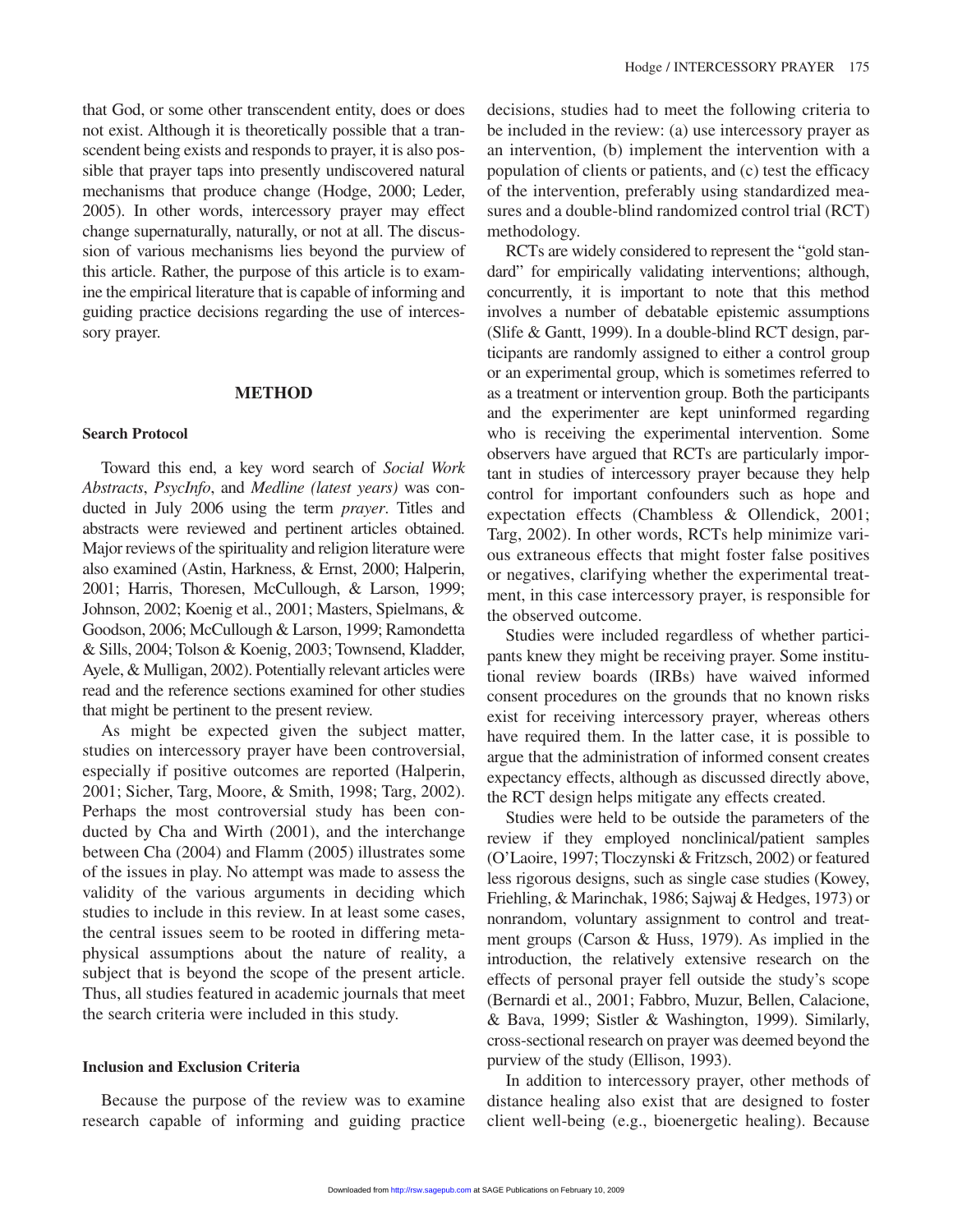the purpose of this study was to examine the effectiveness of prayer interventions, studies that employed other types of distance healing were also deemed to be outside the parameters of the present study (Beutler et al., 1988; Carvalho, 1995). One study, however, incorporated secular methods along with prayer but used a rotating schedule so that clients were exposed to intercessory prayer (Sicher et al., 1998). Because prayer seemed to be the primary intervention used, a decision was made to include this study in the review.

# **Analysis**

To assess the research on intercessory prayer, three methods were used. First, studies were critically assessed in keeping with reviews conducted in the field of medicine (Townsend et al., 2002). Second, in accordance with other systematic reviews conducted in social work (Hodge, 2006a; Tucker & Potocky-Tripodi, 2006), the studies were evaluated in light of the standards developed by Division 12 of the American Psychological Association (APA) for determining empirically supported treatments (Chambless et al., 1995; Chambless & Ollendick, 2001).

Finally, a meta-analysis was conducted. The studies that emerged from the search exhibited substantial clinical diversity. In such situations, a meta-analysis is commonly considered inappropriate (Higgins & Green, 2005). Although recognizing this limitation, earlier reviews in medicine have conducted meta-analyses to provide some type of qualitative measure of clinical effects (Astin et al., 2000; Masters et al., 2006). Consistent with this practice, a meta-analysis was performed using Comprehensive Meta-Analysis V. 2.

# **RESULTS**

## **Critical Assessment**

Seventeen studies met the criteria for inclusion. These studies, which examined the effects of prayer on a wide variety of physical and psychological outcomes, are summarized in Table 1. Included in the table is information on the study's design, whether expectancy effects may have been created by the use of informed consent, the experimental sample and intervention, whether intercessors were directed to pray in a specific manner, the control group, and the results. These studies are discussed in more detail below, beginning with those studies in which no positive findings were obtained, through those studies with various mixed findings, to

those studies reporting significance across all outcomes at the other end of the continuum.

# **Studies Featuring No or Marginal Prayer Effects**

In perhaps the most rigorous study to date, Benson and associates (2006) examined the effects of prayer among cardiac bypass patients in six hospitals. Individuals were informed of the study's purpose and randomly assigned to an experimental group, which received intercessory prayer  $(n = 604)$ , and a control group, which received no prayer ( $n = 597$ ). The study also included a third arm ( $n =$ 601), in which members were told they would be receiving prayer. This three-group design allowed investigators to examine the effects of being certain of receiving prayer. The intervention was provided by three Christian prayer groups who agreed to pray for a successful surgery, no complications, and quick recovery.

At the 30-day follow-up point, a comparison of the experimental and control groups revealed no significant differences on any of the three outcomes (mortality, complications, and major events). Interestingly, an examination of the experimental group and the third group revealed that being certain of receiving prayer was associated with negative outcomes. Individuals certain of receiving prayer were 14% more likely to experience complications than individuals who were uncertain of receiving prayer but did, in fact, receive prayer.

A somewhat similar design was used by Walker, Tonigan, Miller, Comer, and Kahlich (1997) to explore the effects of intercessory prayer among clients receiving treatment for alcohol dependence. Potential participants were informed of the purpose of the study and randomly assigned to a control group ( $n = 18$ ), which received the standard treatment, and an experimental group  $(n = 22)$ , in which the standard treatment was supplemented with daily prayer from a diverse group of Protestants, Catholics, and Jews. Positive, nondirective prayer was suggested. In addition, a normative, comparison sample  $(n = 123)$ was included in the study to control for any placebo or expectancy effects that existed as a result of being informed that someone might be praying for them.

No significant differences emerged between the experimental or the control group during the course of the 6-month study, with both groups achieving a substantial reduction in alcohol consumption. Because the standard treatment was largely successful, it is possible to argue that little margin exists for the experimental treatment to record better results. Although no differences emerged between the experimental and the control groups, both groups recorded a 3-month delay in the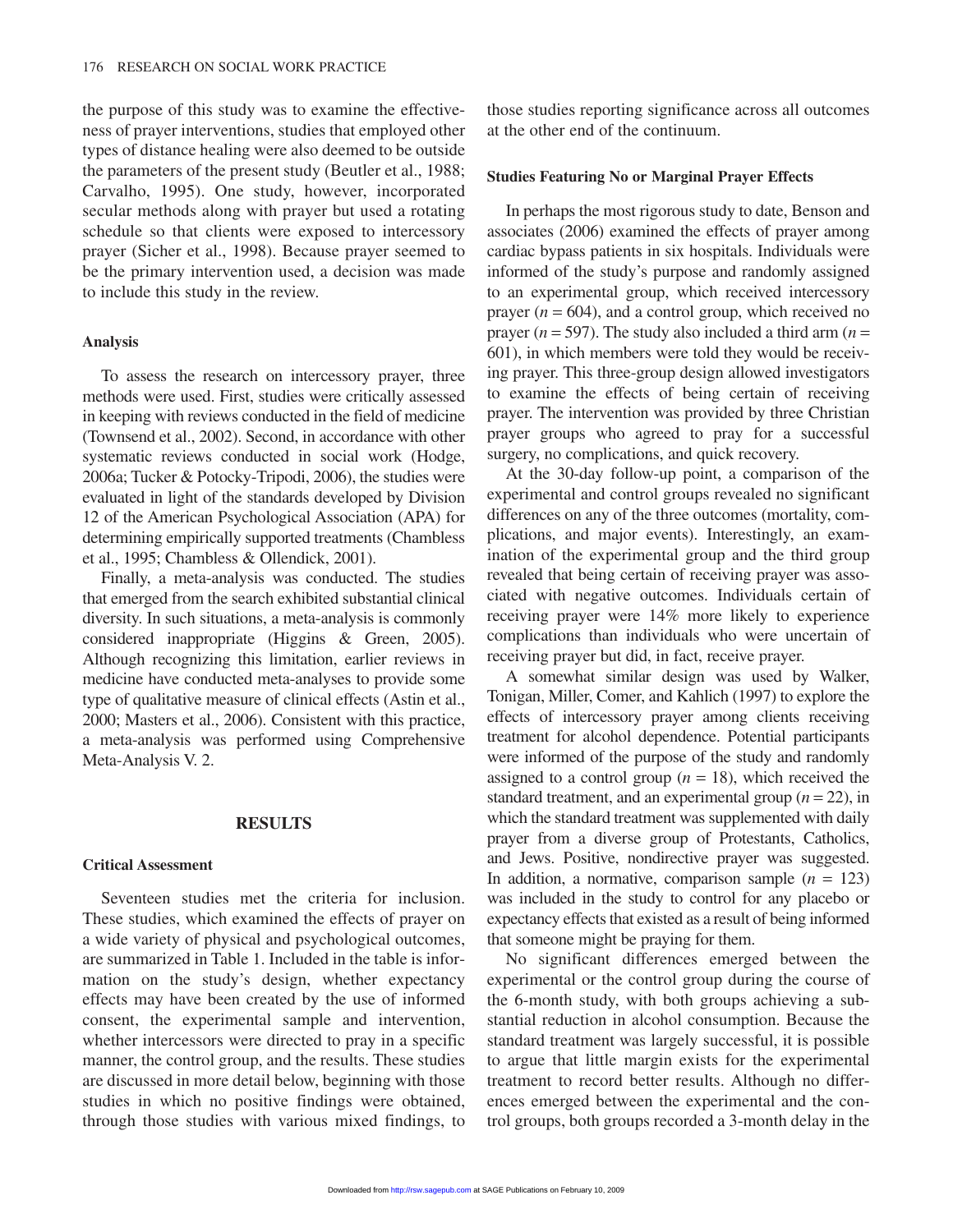| Authors                                                     | Design                                     | Expectancy<br>Effects | Sample (n)                                                                                                              | Experimental Intervention (n)                                                                                                                                                                                                                                       | Directed<br>Prayer | Control (n)              | Result                             |
|-------------------------------------------------------------|--------------------------------------------|-----------------------|-------------------------------------------------------------------------------------------------------------------------|---------------------------------------------------------------------------------------------------------------------------------------------------------------------------------------------------------------------------------------------------------------------|--------------------|--------------------------|------------------------------------|
| ಸ<br>Benson et<br>(2006)                                    | double-blind<br>Prospective,<br><b>RCT</b> | ≻                     | males receiving cardiac<br>Protestant and Catholic<br>04 primarily White<br>bypass surgery<br>8                         | distant IP for each client, for 14<br>days starting the night before<br>Protestant prayer groups (n?)<br>An unspecified amount of daily,<br>surgery, by 2 Catholic and 1                                                                                            | ≻                  | Usual treatment<br>(597) | ςū                                 |
| Tonigan, Miller,<br>Kahlich (1997)<br>Comer, and<br>Walker, | double-blind<br>Prospective,<br><b>RCT</b> | $\succ$               | primarily Hispanic males<br>receiving treatment for<br>of unknown religion<br>alcohol abuse<br>$\approx$                | Protestant, Catholic, and Jewish<br>An unspecified amount of daily,<br>distant IP for each client, for<br>6 months, by experienced<br>intercessors (n?)                                                                                                             | z                  | Usual treatment<br>(18)  | Sυ                                 |
| W. J. Matthews,<br>Sireci (2001)<br>Conti, and              | double-blind<br>Prospective,<br>RCT        | ≻                     | 15 primarily Black Protestant<br>males receiving kidney<br>dialysis                                                     | each client, for 6 weeks, by an<br>experienced Catholic prayer<br>5-15 min. of daily distant IP for<br>group (6)                                                                                                                                                    | ≻                  | Usual treatment<br>(33)  | Ωű                                 |
| Bourne (2004)<br>Mathai and                                 | triple-blind<br>Prospective,<br><b>RCT</b> | $\mathsf{z}$          | 16 children of unknown<br>psychiatric disorders<br>religion coping with                                                 | An unspecified amount of distant IP<br>for clients in the intervention<br>group, once a week, for 3<br>months, by a committed<br>group (6)                                                                                                                          | $\leq$             | Usual treatment<br>(17)  | SU                                 |
| Crater, Lane,<br>and Krucoff<br>Seskevich,<br>(2004)        | double-blind<br>Prospective,<br>RCT        | ≻                     | 19 likely males of unknown<br>surgery in a VA medical<br>religion receiving heart<br>center                             | for each client, by 8 prayer groups<br>An unspecified amount of distant IP<br>from different traditions: Unity,<br>evangelical, Buddhists (2 of),<br>Moravian, Baptist, Jewish,<br>and Catholic                                                                     | $\frac{4}{2}$      | Usual treatment<br>(18)  | ΩS                                 |
| Krucoff et al.<br>(2001)                                    | blind RCT<br>Prospective,<br>double-       | ≻                     | 23 males of unknown religion<br>receiving heart surgery in<br>the Bible Belt                                            | distant IP for each client, for 30<br>2 Buddhists (18 and 150), and<br>(3 congregations), Jewish (?),<br>evangelical (1 congregation),<br>An unspecified amount of daily<br>days, by 8 groups: Unity (?),<br>Moravian (8), Baptist<br>Catholic (17)                 | $\frac{4}{2}$      | Usual treatment<br>(21)  | ns trend favors<br>prayer<br>qroup |
| Krucoff et al.<br>(2005)                                    | blind RCT<br>Prospective,<br>double-       | ≻                     | receiving heart surgery<br>religious commitment,<br>unknown religion, of<br>various degrees of<br>84 primarily males of | 1-an unspecified amount of distant<br>groups by an additional 12 prayer<br>IP for each client, for 5 to 30 days,<br>by 12 diverse prayer groups; tier<br>Two-tier prayer intervention: tier<br>2-an unspecified amount of<br>distant IP for the 12 prayer<br>groups | $\frac{4}{2}$      | Usual treatment<br>(88)  | ns trend favors<br>prayer<br>dronb |
| Aviles et al.<br>(2001)                                     | double-blind<br>Prospective,<br><b>RCT</b> | ≻                     | unknown religion wrestling<br>00 primarily males of<br>with heart disease<br>$\frac{1}{2}$                              | An unspecified amount of distant IP,<br>5 Christian prayer groups (1-65;<br>offered at least weekly for 26<br>weeks, for each client, by<br>$Mdh = 1$ intercessor)                                                                                                  | $\mathsf{z}$       | Usual treatment<br>(399) | ns trend favors<br>prayer<br>dronb |

TABLE 1: Overview of Studies on Intercessory Prayer **TABLE 1: Overview of Studies on Intercessory Prayer**

(continued)

(continued)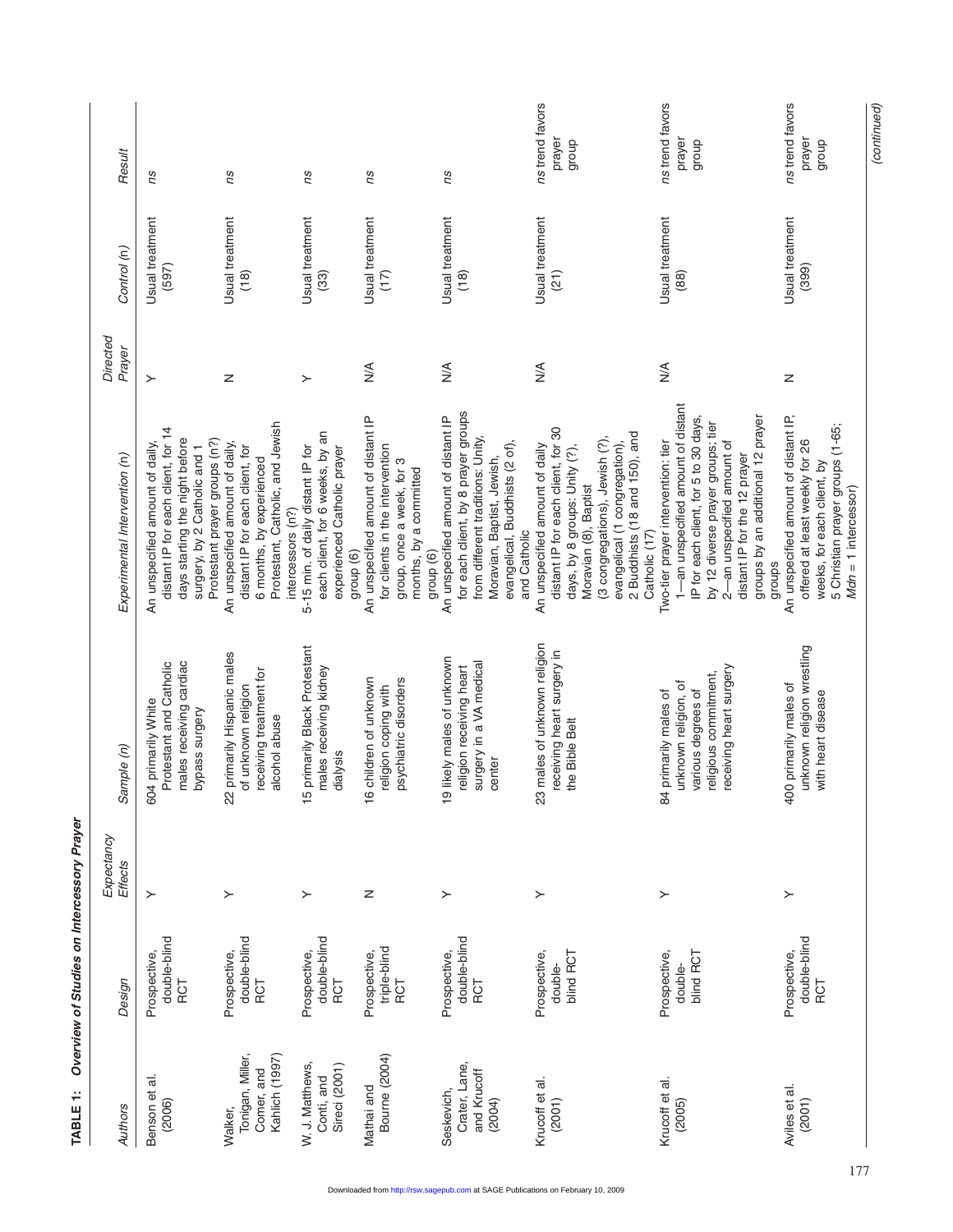| Authors                                                  | Design                                                          | Expectancy<br>Effects | Sample (n)                                                                               | Experimental Intervention (n)                                                                                                                                                                                                                                                                       | Directed<br>Prayer | Control (n)                                     | Result                             |
|----------------------------------------------------------|-----------------------------------------------------------------|-----------------------|------------------------------------------------------------------------------------------|-----------------------------------------------------------------------------------------------------------------------------------------------------------------------------------------------------------------------------------------------------------------------------------------------------|--------------------|-------------------------------------------------|------------------------------------|
| Welldon<br>Joyce and<br>(1965)                           | double-blind<br>sequential<br>Prospective,<br>matched<br>design | $\mathsf{z}$          | 6 primarily female Anglicans<br>deteriorating rheumatic<br>with progressively<br>disease | prayer total), by 19 Quakers and<br>6 months, (approx. 15 hours of<br>nondenominational Christians<br>Approximately 5 minutes of daily<br>distant IP for each client, for                                                                                                                           | Z                  | Usual treatment<br>(16)                         | ns trend favors<br>prayer<br>group |
| Collipp (1969)                                           | triple-blind<br>Prospective,                                    | $\mathsf{z}$          | religion with leukemia<br>0 children of unknown                                          | 15 months, by 10 families in a<br>An unspecified amount of daily<br>distant IP for each client, for<br>Protestant church                                                                                                                                                                            | $\frac{4}{2}$      | Usual treatment<br>$\circledR$                  | ns trend favors<br>prayer<br>qroup |
| Marlowe, and<br>D. A. Matthews,<br>MacNutt<br>(2000)     | and posttests<br>experimental<br>using pre-<br>Quasi-           | ≻                     | born-again females with<br>26 primarily White, elderly,<br>arthritis                     | 6 hours of in-person verbal prayer<br>"several" Charismatic Catholics<br>over 3 days for each client by                                                                                                                                                                                             | $\frac{4}{2}$      | then received<br>Wait-listed and<br>prayer (14) | Sig. (in person)<br>ns (dist.)     |
| Byrd (1988)                                              | double-blind<br>Prospective,<br>RCT                             | ≻                     | religion in coronary care<br>92 patients of unknown                                      | discharged, by 3 to 7 born-again<br>distant IP for each client, until<br>An unspecified amount of daily<br>Protestants and Catholics                                                                                                                                                                | ≻                  | Usual treatment<br>(201)                        | Sig.                               |
| Harris, Thoresen,<br>McCullough,<br>and Larson<br>(1999) | double-blind<br>Prospective,<br>RCT                             | $\mathsf{z}$          | 466 primarily elderly cardiac<br>patients of unknown<br>religion                         | 28 days, by 15 teams composed<br>An unspecified amount of daily<br>distant IP for each client, for<br>of 5 Christians                                                                                                                                                                               | $\succ$            | Usual treatment<br>(524)                        | Sig.                               |
| Furlow and<br>O'Quinn<br>(2002)                          | double-blind<br>Prospective,<br>RCT                             | ≻                     | Christian cardiac patients<br>21 primarily male, elderly,                                | during their hospital stay (27 to<br>daily distant IP for each client,<br>Approximately 3 to 6 minutes of<br>88 minutes total) by 5 female<br>church members                                                                                                                                        | $\succ$            | Usual treatment<br>(17)                         | Sig.                               |
| Smith (1998)<br>Moore, and<br>Sicher, Targ,              | double-blind<br>Prospective,<br>RCT                             | ≻                     | unknown religion with<br>middle-age males of<br>20 primarily White<br><b>AIDS</b>        | among a total of 40 Buddhist,<br>1 hour per day of distant IP, per<br>client, for 10 weeks, rotating<br>American, Shamanistic, and<br>experience healing AIDS<br>Christian, Jewish, Native<br>secular healers, all with                                                                             | ≻                  | Usual treatment<br>(20)                         | Sig.                               |
| Leibovici (2001)                                         | Retroactive<br>RCT                                              | z                     | religion with bloodstream<br>patients of unknown<br>,691 primarily elderly<br>infection  | single person of unknown religion<br>who said a "short prayer" for the<br>A list of names was given to a<br>group                                                                                                                                                                                   | ≻                  | Usual reatment<br>(1,702)                       | Sig.                               |
| Cha and Wirth<br>(2001)                                  | double-blind<br>Prospective,<br>RCT                             | Z                     | religion receiving treatment<br>88 women of unknown<br>for infertility                   | Tier 2-an unspecified amount of<br>1-an unspecified amount of daily<br>distant IP for groups of 5 clients,<br>consisting of 3 to 13 Christians;<br>for approx. 4 weeks, by groups<br>groups by additional Christian<br>Two-tier prayer intervention: Tier<br>prayer offered for the above<br>groups | ≻                  | Usual treatment<br>(81)                         | Sig.                               |

**TABLE 1: (continued)**

TABLE 1: (continued)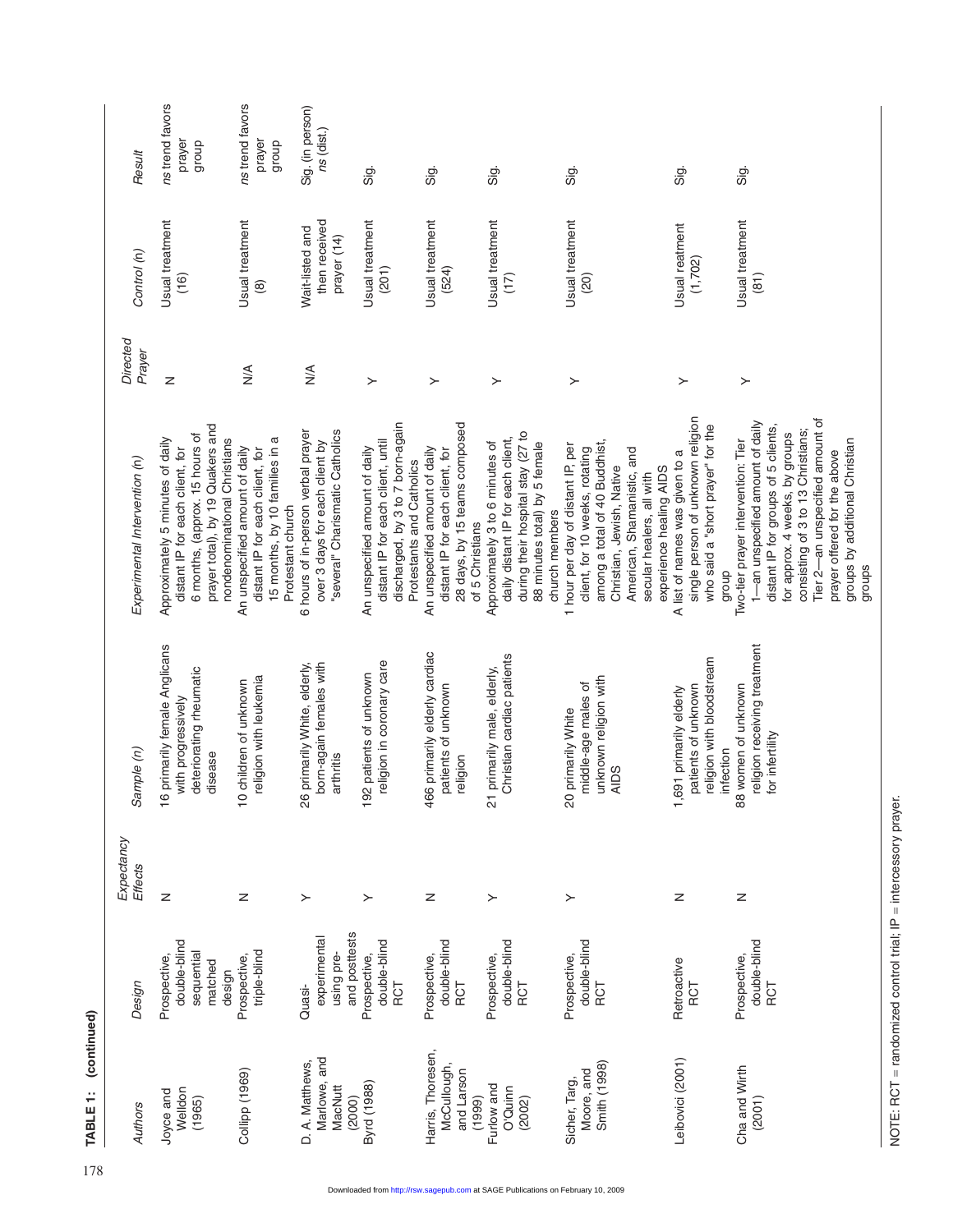reduction of alcohol consumption after entering treatment relative to the normative, comparison sample. Consistent with the previous study, the belief that someone might be praying seemed to produce negative effects—increased alcohol consumption relative to the comparison sample. Although the adverse outcome disappeared by the end of the study, the finding raises the possibility that engendering expectancy of prayer may have detrimental effects.

The effects of expectancy were directly explored by W. J. Matthews, Conti, and Sireci (2001), who informed potential participants that they would receive either prayer or positive visualization. However, after creating the expectation that all volunteers would receive some form of distant healing, one third of participants  $(n = 33)$ were randomly assigned to a treatment group that received no prayer or visualization. The researchers were thus able to examine if prayer, positive visualization, or the effect of expectancy was associated with better physical or psychological outcomes among patients receiving kidney dialysis. In this study, the 5- to 15-min daily prayer, offered during the course of 6 weeks, was provided by a group of six Catholics using scripted prayers that requested emotional and physical healing. No significant differences emerged among the three groups, suggesting that the effects of prayer and positive visualization cannot be distinguished from expectancy.

Nonsignificant results were also obtained by Mathai and Bourne (2004) using a triple-blind design. These individuals investigated the effectiveness of intercessory prayer among children coping with psychiatric disorders. Prayer was offered weekly by a committed group of 6 individuals selected by the chief investigator. No difference in outcomes emerged at 3 months between the experimental group ( $n = 16$ ) and the control group ( $n = 17$ ).

Two studies, apparently based on the same sample, explored the effectiveness of four approaches—stress relaxation, imagery, touch therapy, and prayer—with patients  $(N = 150)$  receiving heart surgery for unstable coronary symptoms (Krucoff et al., 2001; Seskevich, Crater, Lane, & Krucoff, 2004). After being informed about the nature of the study, volunteers were randomly assigned to one of the four treatment groups or the control group. Off-site prayer was provided by diverse theological groups (e.g., Buddhist, Jewish, Baptist) from around the globe (Nepal, Israel, United States). Both studies reported that prayer was unrelated to outcomes. In the initially published study, however, the authors reported that quadrupling the sample size would have likely produced significant findings in favor of the experimental prayer group.

In response, Krucoff and associates (2005) essentially replicated their design in a larger, nine-center study  $(N = 748)$ . Of particular interest, was the use of a two-tier prayer intervention modeled after the Cha and Wirth (2001) study. Although all cardiac patients in the intervention group  $(n = 371)$  received a single "dose" of prayer, a subgroup  $(n = 84)$  received an additional dose of prayer. More specifically, a second set of prayer groups prayed for the efficacy of the prayers offered by the other groups, so as to compound their effectiveness. No significant differences emerged between the intervention and control groups among those receiving the single dose or the double dose. Yet although no trend was apparent among recipients of the single-tier prayer, recipients of the two-tier prayer exhibited a trend in favor of the experimental group across three of the four outcomes at the 6-month follow-up. Most notable was the lower rate of death and readmission (25% vs. 35%, *p* = .0979).

Similar results were obtained in an examination of the effects of intercessory prayer on cardiovascular disease progression (Aviles et al., 2001). Potential participants were informed of the study's purpose and randomly assigned to control  $(n = 399)$  and treatment groups  $(n = 100)$ 400), with the latter group receiving nondirected prayer at least once a week for 26 weeks following discharge. The prayer was provided by professing Christians, with each intercessor praying for anywhere from 1 to 100 patients (*Mdn* = 5). No significant differences emerged between the control and treatment group on any of the outcomes studied; however, a pattern of positive findings existed across outcomes for the prayer group.

In perhaps the earliest double-blind study on prayer, Joyce and Welldon (1965) explored the effects of prayer on patients with progressively deteriorating rheumatic disease. Individuals, who were not informed of the study's purpose to control for expectancy effects, were matched on a number of demographic characteristics and then randomly assigned to treatment  $(n = 16)$  and control groups  $(n = 16)$ . A sequential study design was used, resulting in matched patients being enrolled in the study over a period of time. Nondirective, meditative prayer was offered daily by Quakers and an interdenominational group, who were told that the study would last for 6 months and that they would not be contacted until the study was completed.

Although no significant differences emerged between the two groups, the researchers suggested that the nonsignificant findings may have been because of the excessive length of the study. Because of delays in enrolling matched pairs into the study, many patients were not evaluated until at least 12 months had elapsed, more than twice as long as the study was intended to last. The researchers reported that they did not know if the intercessors continued to pray beyond the 6 months they had committed to, but they observed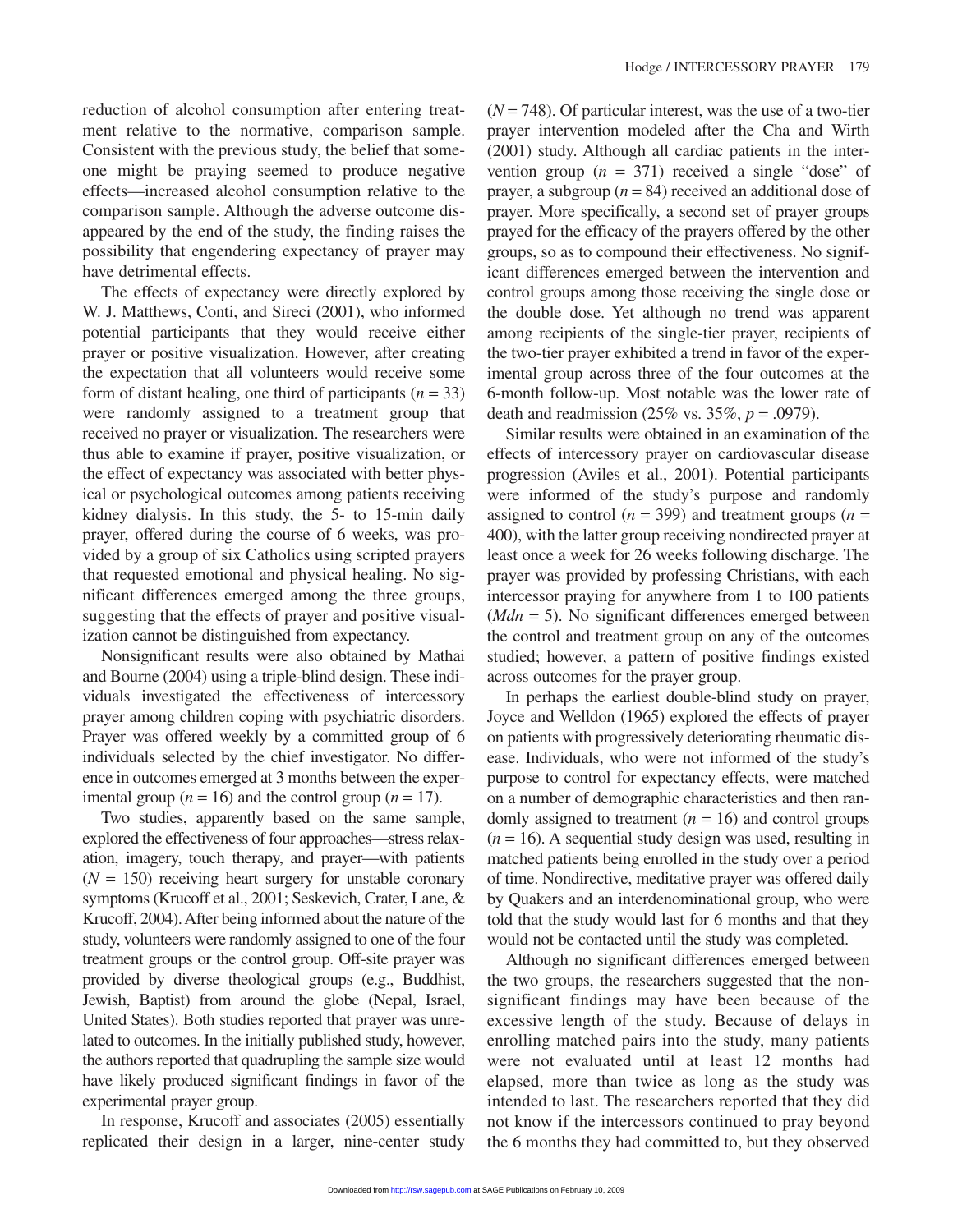a distinct trend in results. Consistently positive results were obtained during the first 12 months, at which point the trend changed. If the time period of the analysis was changed to reflect the first 12 months, then significant results would have been obtained in favor of the group receiving prayer.

The final study in this subsection focused on children wrestling with leukemia (Collipp, 1969). Neither the children, their families, the service providers, or the Protestant group that agreed to pray for the children were informed of the study. At the study's 15-month conclusion, 7 of the 10 children in the experimental group were still alive, whereas only 2 of the 8 children in the control group were living. The difference was significant at the nontraditional level of .10, and 1 child in the control group was atypical. This study may represent the midpoint of the continuum because it is arguable that the study belongs in the next subsection, which delineates significant findings. If the atypical child is removed from the analysis, the results are significant at the traditional .05 level.

#### **Studies Featuring at Least Partially Significant Results**

Although all the studies in this review examined the effects of distance or remote intercessory prayer, D. A. Matthews, Marlowe, and MacNutt (2000) also explored the effects of in-person, verbal intercessory prayer. Patients with rheumatoid arthritis served as the study's participants, all of whom were informed of the study's purpose. Because of insufficient volunteers, randomization did not occur for the in-person prayer component of the study. The first 26 volunteers functioned as the experimental group, whereas the next 14 served as a waitlist control group for 6 months, after which they also received the 3-day, in-person prayer intervention. Pretests and posttests were conducted for the whole group 1 year after the intervention  $(N = 40)$ . For the study's distance prayer component, a double-blind RCT protocol was used in which participants were randomly assigned to either a control group or a treatment group. In addition to the 3-day in-person prayer, the treatment group received supplemental distance prayer for 10 min a day for 6 months. Charismatic Catholics provided all prayers, which incorporated requests for healing.

Although analysis revealed that the supplemental distant prayer had no effect, in-person prayer yielded significant differences. The first group receiving in-person prayer did significantly better than the wait-list control group at 6 months on a number of the 10 outcomes. The wait-list control group also demonstrated significant improvement 6 months after receiving the 3-day in-person prayer. These gains were maintained for the entire sample at the final follow-up, 12 months after the in-person prayer intervention.

Three studies have explored outcomes among patients in coronary care settings using generally similar methodologies (Byrd, 1988; Furlow & O'Quinn, 2002; Harris et al., 1999). Among the outcomes of interest were (a) length of hospital stay, (b) length of stay in the coronary care unit, and (c) various global measures of patient progress, outcomes, or complications. During the patient's hospital stay, devout Christians offered daily prayer for rapid recovery with no complications.

Using relatively large samples, Byrd (1988; *N* = 393) and Harris and associates (1999; *N* = 990) recorded similar results, even though the former study used informed consent and the latter did not. Although no significant differences emerged regarding length of stay, the experimental group recorded significantly better global progress or outcomes. Conversely, Furlow and O'Quinn (2002), who did inform participants of the study's purpose, found the exact opposite—no difference in the area of complications, but the prayer group  $(n = 21)$  recorded significantly shorter stays in the hospital and the coronary care unit relative to the control group  $(n = 17)$ .

Patients with advanced AIDS  $(N = 40)$  have also been the subject of study (Sicher et al., 1998). The 10-week intervention incorporated prayer offered from members of a variety of traditions (e.g., Buddhist, Christian, Jewish, Native American) and some secular forms of distant healing (e.g., bioenergetic healing). A rotating schedule randomized healers across the 10-week intervention so that participants were exposed to 10 different healers, most of which appeared to use prayer. Healers were asked to facilitate the participants' health and well-being, working on the task for 1 hour per day for 6 consecutive days. Informed consent was used.

Of 11 outcomes measured, significant differences emerged on 6 at the conclusion of the study at 6 months. Relative to the control group, the experimental group experienced significantly fewer hospitalizations, outpatient visits, and new illnesses; fewer days of hospitalization; and less severe new illnesses. The mood of the experimental group also improved significantly, with significant differences occurring on four of the measure's six subscales (e.g., lower levels of depression, tension, confusion, and fatigue among the intervention group).

Although all other studies in the review employed a prospective design, following individuals through time, Leibovici's (2001) study used a retroactive design. Arguing that it cannot be assumed, a priori, that time is necessarily linear or that God is limited by what we perceive as linear time, Leibovici explored the effectiveness of prayer offered in the present for events that took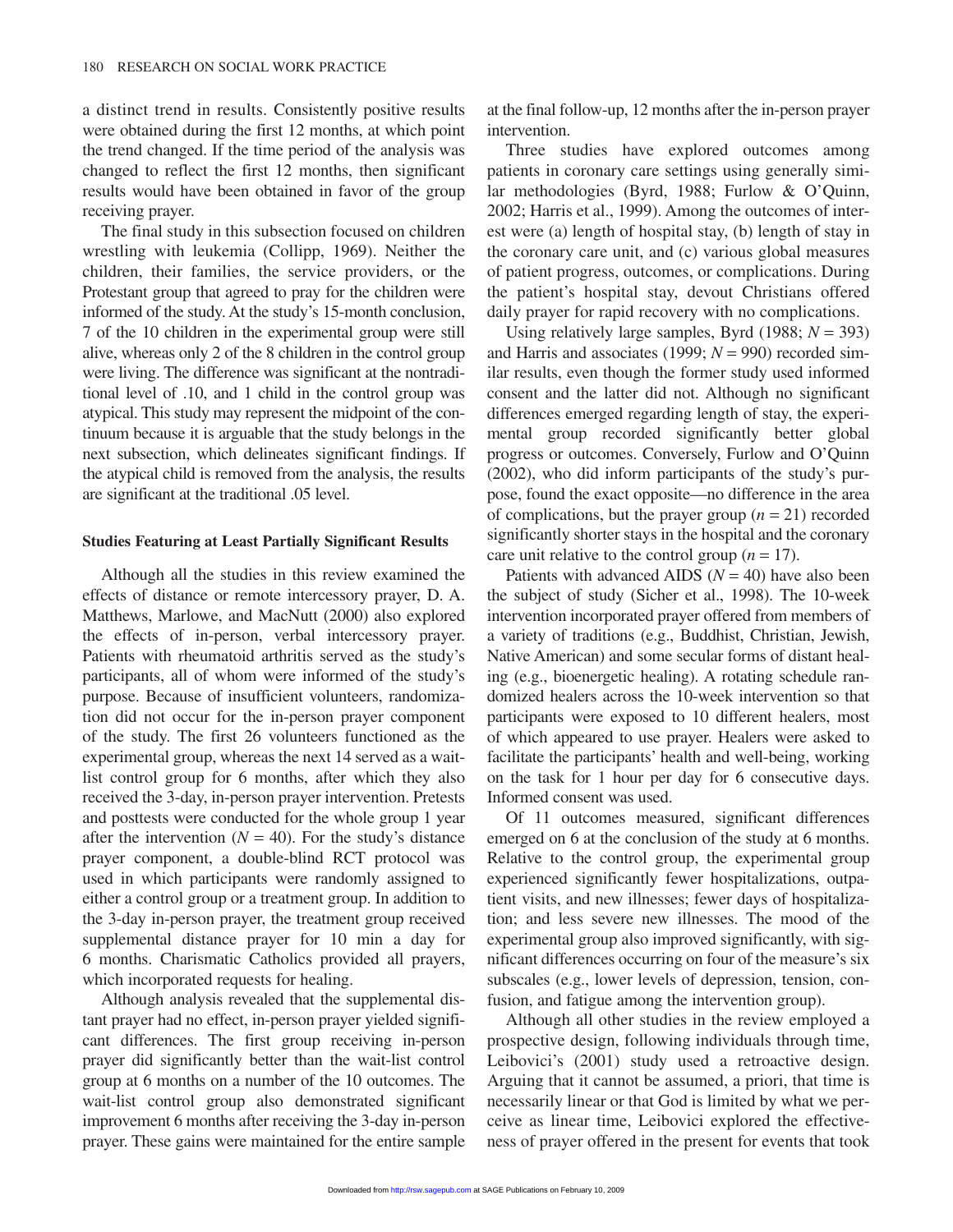place in the past, namely patients hospitalized 4 to 10 years previously. A 6-year list of adults consecutively admitted to an Israeli hospital with bloodstream infections was randomized into intervention  $(n = 1,691)$  and control groups ( $n = 1,702$ ). A list of first names of individuals in the intervention group was given to a person who then said a short prayer, requesting full recovery and well-being for the whole group.

Three outcomes were examined: mortality while in the hospital, length of hospital stay, and length of the infection-induced fever. Significant differences emerged for the latter two outcomes, and mortality was lower in the intervention group, although the difference was not significant. In other words, the length of time in the hospital and the duration of the fever were significantly lower for the group that received retroactive prayer, 4 to 10 years after hospitalization. In this case, it is clear that expectancy effects are inoperative. Study participants could not have expectations about an intervention that was not conceived until years later.

In contrast to Leibovici's (2001) study, which employed a seemingly minimal dose of prayer, the final study in the section used two-tier or "compounded" prayer. Cha and Wirth (2001) examined pregnancy rates among Korean women  $(N = 219)$ , aged 26 to 46, undergoing in vitro fertilization–embryo transfer. To compound or increase the effect of the prayer intervention, those in the first tier prayed that women in the experimental group would get pregnant, whereas those in Tier 2 prayed that the efficiency of the intervention would be enhanced. Prayer was offered during the course of the fertilization schedule by Christians in Australia, Canada, and the United States, without the knowledge of the providers or patients (i.e., informed consent was not used).

Compared to the control group, women in the experimental group were significantly more likely to become pregnant (50% vs. 26%). When results were broken down and analyzed by age group, no significant differences emerged among the below-30 group, in which the pregnancy rates were extremely high for both groups. Differences were pronounced, however, among the 30 to 39-year-old group (51% vs. 23%) and the older than 39 group (42% vs. 23%).

# **Intercessory Prayer as an Empirically Supported Intervention**

As the above assessment implicitly illustrates, intercessory prayer does not meet the criteria established by the APA's Division 12 for classification as an empirically supported treatment (Chambless et al., 1995; Chambless & Ollendick, 2001). To achieve such classification, studies must meet a number of criteria, including the use of a clearly defined intervention (ideally delineated in a treatment manual), which is administered by therapists, with clients wrestling with a specific, classifiable problem. To be considered effective in addressing a problem, the findings must be replicated by at least two different research teams.

These criteria were rarely met. The prayer interventions reviewed were typically not administered by therapists, and, in many cases, relatively little information was provided about the nature of the interventions. It is also noteworthy that most of the interventions were employed with clients wrestling with a variety of medical, rather than psychological, problems.

In short, intercessory prayer cannot presently be considered an empirically supported intervention for any psychological problem. Even within the evidence-based practice movement, however, the Division 12 criteria have been controversial (APA Presidential Task Force on Evidence-based Practice, 2006). A meta-analysis represents an alternative method for synthesizing results from multiple studies by providing a quantitative estimate of the size of an intervention's effects.

# **Meta-Analysis**

To calculate an omnibus effect size for intercessory prayer, outcomes were weighted and averaged across studies. In studies with multiple dependent measures, outcomes were pooled to create one effect size for each study. Although some previous meta-analyses have been based on selecting a single significant outcome (Astin et al., 2000), the pooled outcome approach is more conservative. Thus, for example, with Harris and associates' (1999) study, the effect size was calculated using all 40 outcomes rather than the primary global measure of complications that the research team expected might illustrate the effects of prayer.

Of the three dependent measures in Leibovici's (2001) study, insufficient information was reported to calculate effect sizes for the two significant outcomes (i.e., length of hospital stay and fever). Thus, only the nonsignificant mortality outcomes were used. With Krucoff and associates' (2005) study, effect sizes were calculated based on the outcomes achieved using the two-tier prayer intervention. The authors implied that the compounded dose of prayer might more effectively illustrate the incremental effects of intercessory prayer provided in the study (89% of patients knew of additional, outside intercessory prayer that was being offered on their behalf during the study). Supplementary analysis using the outcomes obtained with the single-tier intervention did not affect whether any of the models reported below achieved significance.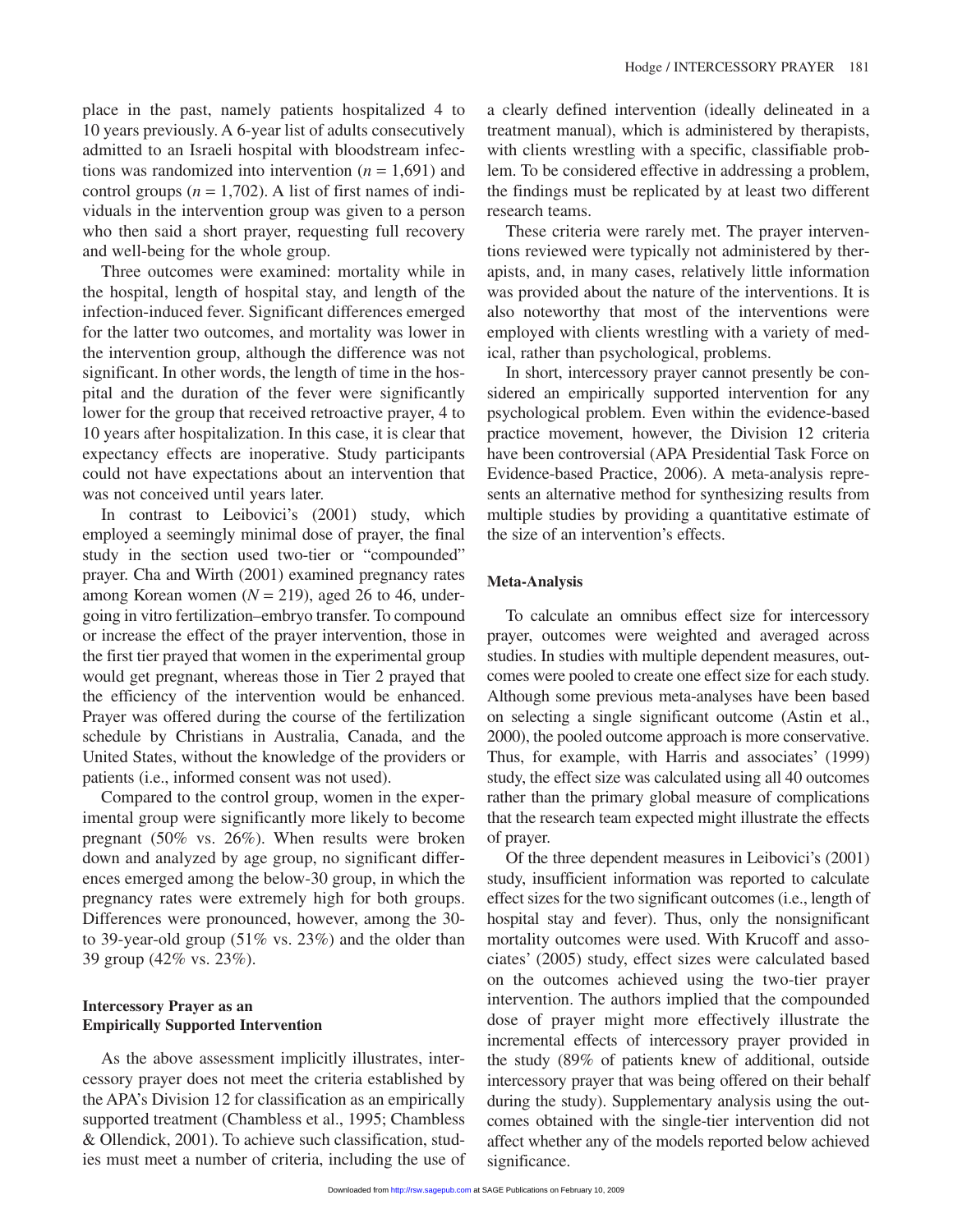Masters et al. (2006) suggested that both fixed- and random-effects models be used to calculate effect size. The heterogeneity and limited number of studies argue in favor of a fixed-effects model, which allows for greater generalization. Conversely, the fact that the fixed-effects model is more conservative, in conjunction with the fact that research on prayer is still in its infancy, argues in favor of a random-effects model.

As can be seen in Table 2, both models were significant. Based on commonly accepted conventions, the .171 effect size for intercessory prayer recorded using the random-effects model is considered small (Vaughn & Howard, 2004). The classic fail-safe *N* is 32. In other words, 32 additional studies with a mean effect of zero are needed for the combined two-tailed *p* value to exceed the traditional .05 level of significance.

Additional analysis was also conducted in which perhaps the most controversial study featuring positive outcomes was removed from the models. Without the Cha and Wirth (2001) study, the effect size diminished, and the random-effects model was no longer significant ( $p = .062$ ). The fixed-effects model, however, remained significant.

# **DISCUSSION AND APPLICATIONS TO PRACTICE**

In light of the widespread use of intercessory prayer, this study examined the empirical literature on the topic to provide practitioners with some guidance regarding the use of intercessory prayer in practice settings. Three methods were used to analyze the 17 studies that emerged: an individual assessment of each study, an evaluation of intercessory prayer as an empirically supported intervention using the APA's Division 12 criteria, and a meta-analysis. The results are summarized below. This synthesis is followed by a discussion of implications for practice, which is informed by the APA's Presidential Task Force on Evidence-based Practice (2006).

# **Findings Supportive of Prayer**

Individual assessment revealed that patients who received intercessory prayer demonstrated significant improvement compared to those who received standard treatment devoid of prayer in 7 of the 17 studies. Furthermore, in an additional 5 studies, the trend favored the prayer group. This raises the possibility that an increase in power would yield significant findings.

As Abbot (2000) observes, an extended period of years is often necessary to establish the empirical effectiveness of new interventions. It is not uncommon to

| <b>TABLE 2: Effects of Intercessory Prayer Across Studies</b> |  |  |  |  |  |
|---------------------------------------------------------------|--|--|--|--|--|
|---------------------------------------------------------------|--|--|--|--|--|

| Model          | Studies Included<br>in Analysis | $q^a$   | Ζ        | р    |
|----------------|---------------------------------|---------|----------|------|
| Random effects | All                             | $-.171$ | $-2.436$ | .015 |
| Fixed effects  | All                             | $-.095$ | $-2.724$ | .006 |
| Random effects | Without Cha and<br>Wirth (2001) | $-.109$ | $-1.866$ | .062 |
| Fixed effects  | Without Cha and<br>Wirth (2001) | $-.077$ | $-2.154$ | .031 |

a. All effect sizes are converted to Hedge's  $g$ , which corrects for a small bias in Cohen's  $d$ . Negative values for  $g$  and  $Z$  indicate a positive effect for intercessory prayer.

achieve positive effects that do not reach the level of significance, as occurred with some of the studies in this review. With the use of similar methodologies, such studies can be combined, a process that often yields significant results.

For example, the use of aspirin with patients with certain heart problems has been associated with a 23% reduction in death from heart attack. Yet as Abbot (2000) notes, these effects only became apparent after six studies ( $N = 10,859$ ) conducted over the course of a number of years were combined. Given that a majority of the studies in this review evidenced a trend in favor of the experimental group, it is not inconceivable that similar results will eventually be found for prayer.

The results from the meta-analysis support this thesis. The synthesis of outcomes across studies produced small, but significant, effects for intercessory prayer. These results are consistent with earlier meta-analyses conducted in medicine (Astin et al., 2000; Masters et al., 2006).

## **Findings Unsupportive of Prayer**

Conversely, in 10 of the studies, prayer was unassociated with positive improvement in the condition of clients. In addition, in many of the studies in which significant results were obtained, the results were not uniformly positive across outcome variables. For instance, in the Byrd (1988) study, only six positive outcomes were recorded among 26 specific problem conditions. This type of inconsistent pattern raises the possibility of Type I errors.

Individual assessment also revealed nonsignificant findings among some of the most methodologically rigorous studies. Studies by Benson et al. (2006) and Krucoff et al. (2005) employed a multicenter randomized methodology with relatively large sample sizes. Yet both studies failed to produce significant findings.

In addition, intercessory prayer cannot be classified as an empirically supported intervention for any psychological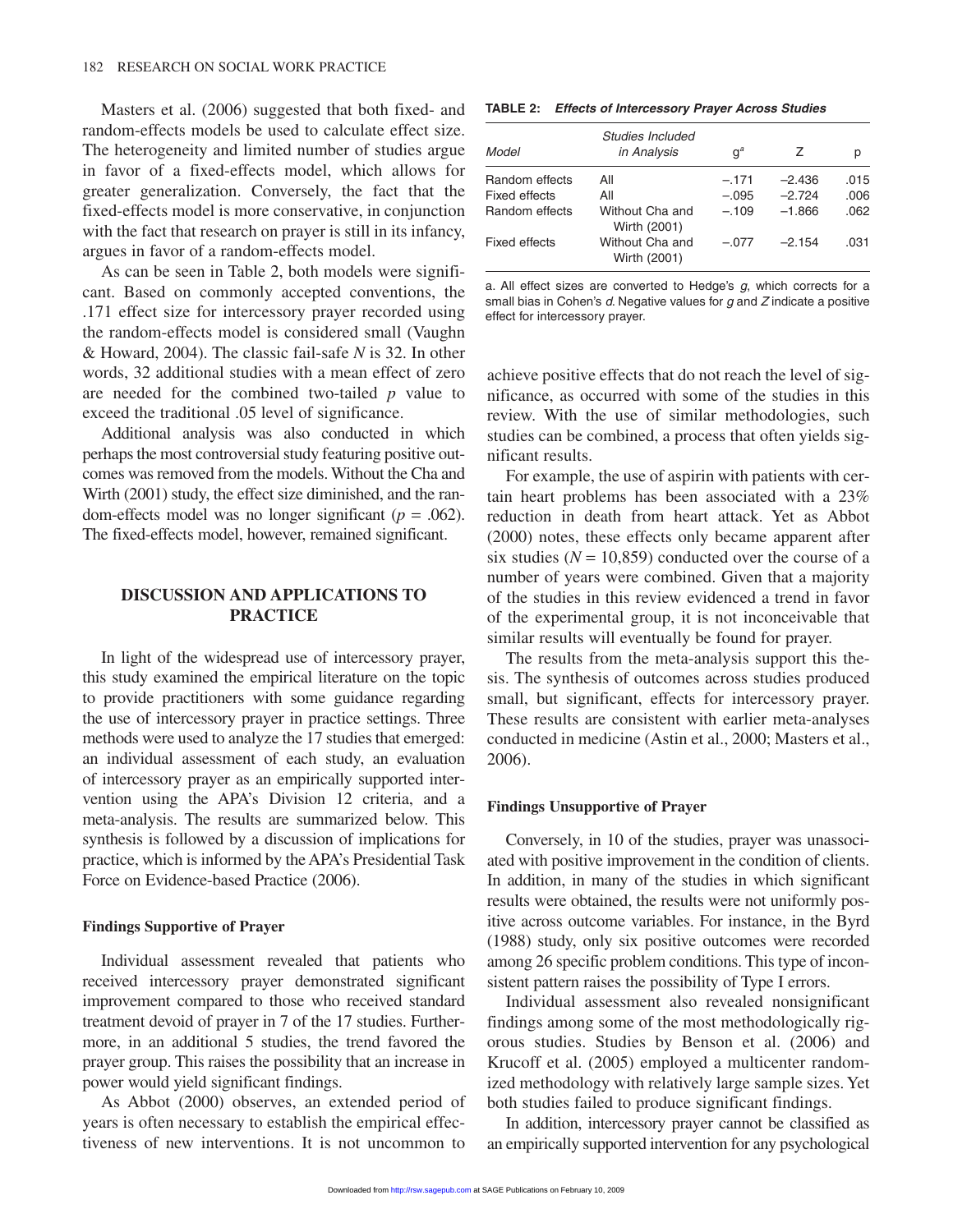problem based on the criteria established by the APA's Division 12 (Chambless et al., 1995; Chambless & Ollendick, 2001). The Division 12 criteria also help illustrate the heterogeneous nature of the current literature. The methodological similarity needed to make informed assessments across studies is lacking.

Interventions, for instance, should be clearly specified so that practitioners can implement them. Yet so many questions exist about the nature of the interventions, it would be difficult for practitioners to replicate the intervention with any degree of confidence. For example, little agreement exists regarding the amount of prayer required for an intervention to be effective. A minimal amount of prayer by a single person has been effective, whereas more extensive prayer by groups has been ineffective, although this cannot be considered a consistent pattern because extensive group prayer has also been effective in some cases as well. Similar questions also exist about the type of prayer (direct requests for healing and well-being vs. nondirective positive affirmations) and the person or persons providing the prayer (Is one's level of personal spirituality related to effectiveness?). Even if replication were possible, many interventions were so time-consuming that it would be unfeasible to use them in many clinical settings.

# **Implications for Practice**

For practitioners who adhere to the protocols established by the APA's Division 12, the implications are clear. Intercessory prayer must be classified as an experimental intervention. For such practitioners, further research is needed involving practitioners using specific prayers offered on behalf of clients wrestling with problems classifiable by the *Diagnostic and Statistical Manual of Mental Disorders* (*DSM*). Until such research is conducted, the use of intercessory prayer should generally be avoided in practice settings.

Evidenced-based practice, however, is widely understood in more expansive terms than the criteria established by Division 12. The APA's Presidential Task Force on Evidence-based Practice (2006) has defined evidenced-based practice as "the integration of the best available research with clinical expertise in the context of patient characteristics, culture and preferences" (p. 273). The best available research is defined broadly. In addition to evidence from RCTs and meta-analyses, it includes a wide range of scientific results, including epidemiological studies, qualitative research, and case studies, to list just some.

This appreciation for multiple forms of scientific evidence addresses many of the concerns of those operating from what might be called postmodern epistemic assumptions. As implied above, the epistemological assumptions on which RCTs are based have been extensively criticized (Lincoln & Guba, 2003; Nakashima, 2003; Slife, Hope, & Nebeker, 1999; Tangenberg, 2000; Walker, 2001). Observers operating from postmodern understandings have argued that RCTs are based on modernistic approaches that provide only a partial understanding of existence and, consequently, should be supplemented by more qualitatively oriented approaches. In addition, some commentators argue that the assumptions on which RCTs are based are particularly unsuited for assessing spiritual phenomena (e.g., Slife et al., 1999).

Accordingly, some practitioners may feel that the best available research supports the use of intercessory prayer. The general trend in favor of the prayer group in 12 of the 17 studies, in conjunction with the positive findings from the meta-analysis, suggests that intercessory prayer may be effective. This understanding is supported by research on prayer using nonexperimental designs, in which generally favorable outcomes have been obtained (Koenig et al., 2001).

Consequently, some practitioners may feel that the present level of research satisfies the NASW Code of Ethics (1999, sec. 1.04 [c]) competency requirements for emerging areas of practice. In other words, the current evidence indicates that the use of prayer is consistent with competent service provision. In particular, practitioners who interact with hospital patients, children dealing with leukemia, adults wrestling with advanced AIDS, and older women hoping to become pregnant may believe that the current research supports the use of intercessory prayer.

# **The Role of Client Preferences**

As the above definition of evidence-based practice implies, the APA's Presidential Task Force (2006) emphasizes the importance of client preferences in the selection of interventions. In other words, clients' beliefs and values must also be considered along with practitioners' assessment of the best available evidence. This stance is fully consistent with the NASW Code of Ethics's (1999) affirmation of client autonomy.

Given the importance of client preferences, it may be helpful to know that many members of the general public use prayer to address their health concerns (McCaffrey, Eisenberg, Legedza, Davis, & Phillips, 2004). In addition, African Americans, women, people with disabilities, and the elderly are more likely to pray (Bell et al., 2005; Hendershot, 2003; Levin & Taylor, 1997). In short, for many clients—particularly those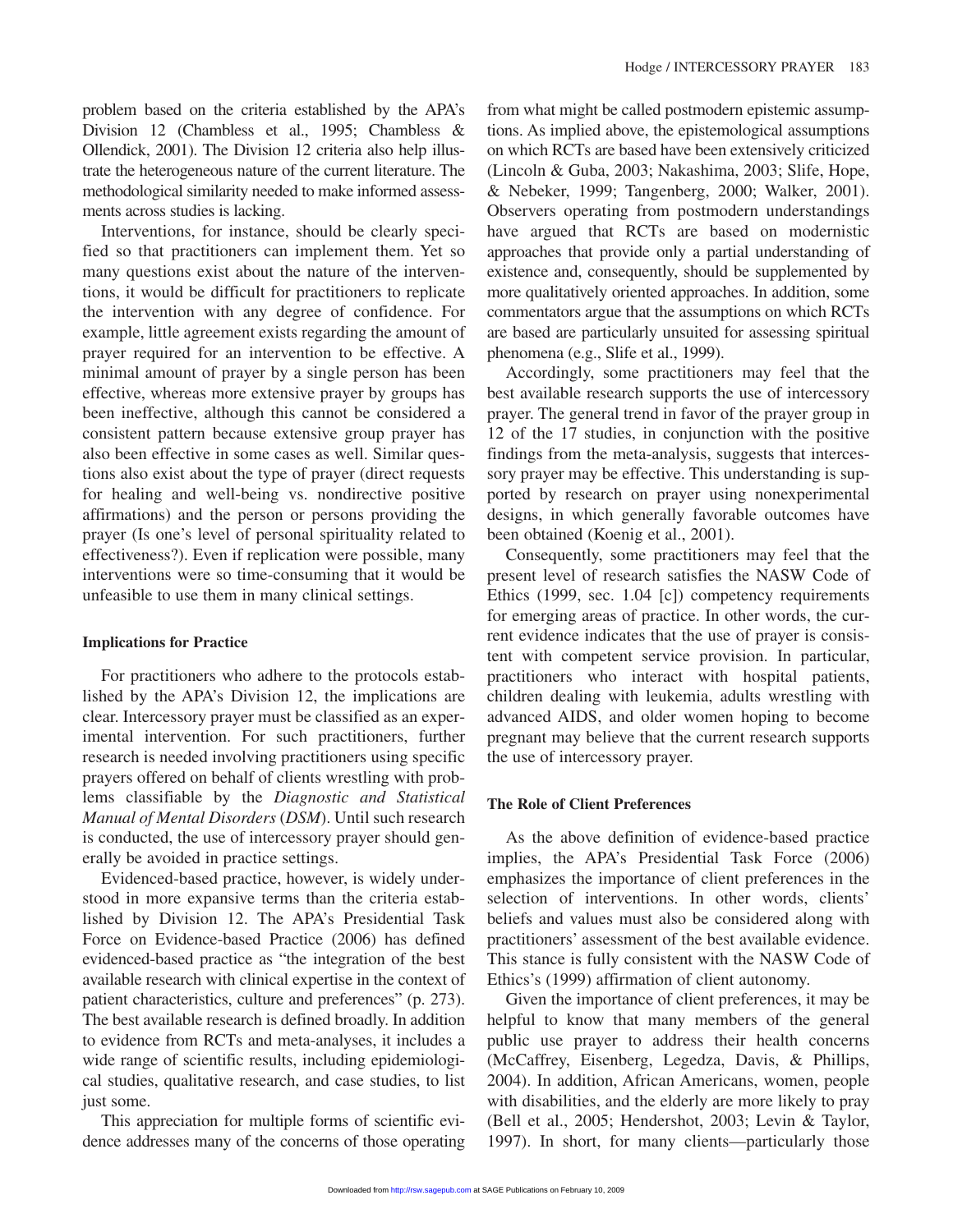from disadvantaged populations—prayer is a significant strength (Pargament, 1997).

In recognition of this reality, the nation's predominant health care accrediting body, the Joint Commission on Accreditation of Healthcare Organizations (JCAHO), now requires the administration of a spiritual assessment (Hodge, 2006b). In the context of conducting a spiritual assessment, or even a general assessment, social workers may find that clients report that intercessory prayer is a significant strength.

A number of options may be appropriate in such situations, depending on the circumstances. For instance, in some cases, practitioners might explore the possibility of clergy or friends who share clients' spiritual orientation conducting intercessory prayer on clients' behalf. In other cases, it may be appropriate for social workers to pray either with or for clients, particularly if requested by clients.

# **The Use of Informed Consent for Private Intercessory Prayer**

Another area the results address is the debate about informed consent regarding private intercessory prayer. Some commentators believe that clients should be informed and their consent obtained before practitioners engage in private prayer. Others believe that it is unnecessary to obtain consent in such situations (Canda et al., 2004; Magaletta & Brawer, 1998).

Yet the process of obtaining informed consent may engender expectancy effects (W. J. Matthews et al., 2001). Although expectancy effects are usually assumed to enhance the provided treatment, this did not occur across the studies surveyed. As seen in the study of clients undergoing therapy for alcohol dependency, informing clients that they may be recipients of prayer may have fostered detrimental outcomes (Walker et al., 1997). Similarly, cardiac bypass patients certain of receiving intercessory prayer were 14% more likely to experience negative outcomes compared to those who were uncertain of receiving prayer (Benson et al., 2006).

These findings raise questions about the appropriateness of obtaining informed consent for private intercessory prayer. The NASW Code of Ethics (1999) requires practitioners to avoid interventions that may cause harm to clients. Although permission should typically be sought before engaging in verbal intercessory prayer, securing informed consent to pray privately for clients may foster detrimental outcomes because of the expectancy effects created by securing consent.

Conversely, little evidence exists suggesting private intercessory prayer engenders negative outcomes,

particularly if clients are unaware that prayer is being offered on their behalf. With the exception of one small pilot study (i.e., Mathai & Bourne, 2004), all six studies in which clients were completely unaware of the intervention yielded positive outcomes or exhibited a trend in favor of the group receiving intercessory prayer. This finding held irrespective of when the prayer was offered (prospective vs. retrospective) or the spiritual tradition of those providing the prayer (Quakers vs. Catholics).

# **Study Limitations**

The preceding discussion must be considered in the light of the study's limitations. Many individuals believe that studies with positive outcomes are more likely to be submitted and published, whereas those with nonsignificant results are filed away and never seen (Crisp, 2004; Rosenthal, 1979). Although research confirms that many studies are not published in peer-reviewed journals, the extent to which researchers favor submitting significant findings rather than nonsignificant findings remains unclear (Weber, Callaham, Wears, Barton, & Young, 1998). Interestingly, some authorities suggest that studies linking prayer with salutary outcomes may be more likely to be rejected during the peer-review process because of their controversial nature (Koenig et al., 2001).

Research also suggests that computer searches may not be as effective as manual searches of individual journals in locating relevant articles (Bareta, Larson, Lyons, & Zorc, 1990). The breadth of the literature covered in this search, however, precluded a manual examination of the literature. Another limitation is the small number of participants in some of the studies reviewed, a fact that underscores the emerging nature of this area of study. Some individuals may also consider the study's prioritization of RCTs at the expense of more qualitatively oriented case studies to interject some degree of bias into the findings (Slife & Williams, 1995). Indeed, future researchers should employ diverse methodological strategies to map the effects of intercessory prayer.

# **CONCLUSION**

Intercessory prayer offered on behalf of clients in clinical settings is a controversial practice, in spite of its apparent frequent occurrence. The topic is one that engenders both support and opposition, often passionately held. This study has attempted to shed some light on the controversy by examining the empirical literature on intercessory prayer.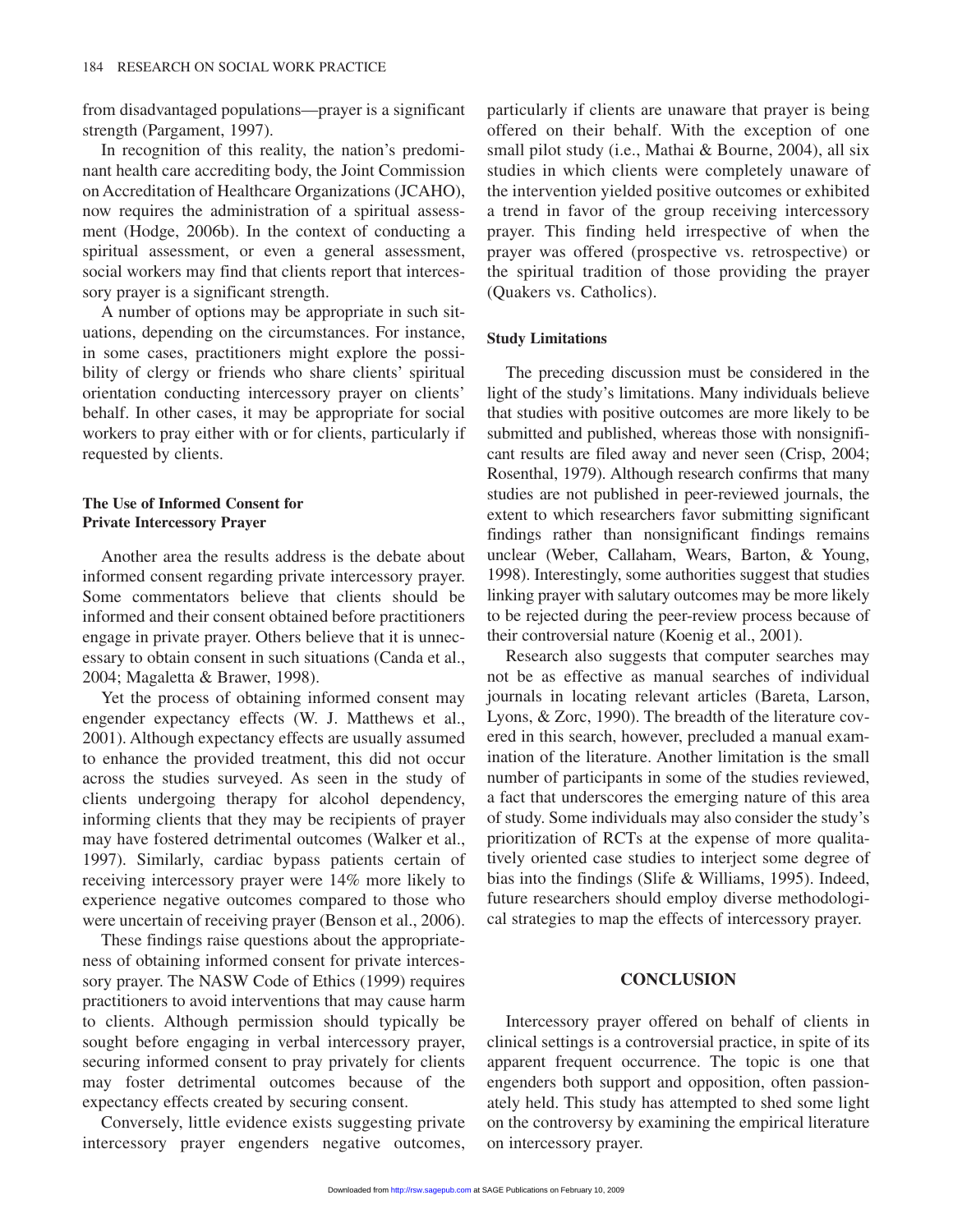Practitioners who adhere to Division 12 criteria have little basis for using intercessory prayer, in spite of a meta-analysis indicating small, but significant, effect sizes for the use of intercessory prayer. Most practitioners, however, are likely to affirm the broader understanding of evidence-based practice articulated in the APA's Presidential Task Force on Evidence-based Practice (2006). Such practitioners may believe that the best available evidence currently supports the use of intercessory prayer as an intervention.

Thus, at this junction in time, the results might be considered inconclusive. Indeed, perhaps the most certain result stemming from this study is the following: The findings are unlikely to satisfy either proponents or opponents of intercessory prayer.

# **REFERENCES**

- Abbot, N. C. (2000). Healing as a therapy for human disease: A systematic review. *The Journal of Alternative and Complementary Medicine, 6*, 159-169.
- APA Presidential Task Force on Evidence-based Practice. (2006). Evidence-based practice in psychology. *American Psychologist, 64*, 271-285.
- Astin, J. A., Harkness, E., & Ernst, E. (2000). The efficacy of "distant healing": A systematic review of randomized trails. *Annals of Internal Medicine, 132*, 903-910.
- Aviles, J. M., Whelan, E., Hernke, D. A., Williams, B. A., Kenny, K. E., O'Fallon, W. M., et al. (2001). Intercessory prayer and cardiovascular disease progression in a coronary care unit population: A randomized controlled trial. *Mayo Clinic Proceedings, 76*, 1192-1198.
- Bareta, J. C., Larson, D. B., Lyons, J. S., & Zorc, J. J. (1990). A comparison of manual and MEDLARS reviews of the literature on consultation-liaison psychiatry. *American Journal of Psychiatry, 147*, 1040-1042.
- Bell, R. A., Suerken, C., Quandt, S. A., Grzywacz, J. G., Lang, W., & Arcury, T. A. (2005). Prayer for health among U.S. adults: The 2002 national health interview survey. *Complementary Health Practices Review, 10*, 175-188.
- Benson, H., Dusek, J. A., Sherwood, J. B., Lam, P., Bethea, C. F., Capenter, W., et al. (2006). Study of the therapeutic effects of intercessory prayer (STEP) in cardiac bypass patients: A multicenter randomized trial of uncertainty and certainty of receiving intercessory prayer. *American Heart Journal, 151*, 934-942.
- Bernardi, L., Sleight, P., Bandinelli, G., Cencetti, S., Fattorini, L., Wdowczyc-Szulc, J., et al. (2001). Effect on rosary prayer and yoga mantras on autonomic cardiovascular rhythms: Comparative study. *British Medical Journal, 323,* 22-29.
- Beutler, J. J., Attevelt, J. T. M., Schouten, S. A., Faber, J. A., Mees, E. J. D., & Geijskes, G. G. (1988). Paranormal healing and hypertension. *British Medical Journal, 296*(6635), 1491-1494.
- Byrd, R. C. (1988). Positive therapeutic effects of intercessory prayer in a coronary care unit population. *Southern Medical Journal, 81*, 826-829.
- Canda, E. R., & Furman, L. D. (1999). *Spiritual diversity in social work practice.* New York: Free Press.
- Canda, E. R., Nakashima, M., & Furman, L. D. (2004). Ethical considerations about spirituality in social work: Insights from a national qualitative survey. *Families in Society, 85*, 27-35.
- Carson, V., & Huss, K. (1979). Prayer: An effective therapeutic and teaching tool. *Journal of Psychiatric Nursing & Mental Health Services, 17*(3), 34-37.
- Carvalho, M. M. (1995). A healing journey in Brazil: A case study in spiritual surgery. *Journal of the Society for Psychical Research, 60*(838), 161-167.
- Cha, K. Y. (2004). Clarification: Influence on prayer on IVF-ET. *The Journal of Reproductive Medicine, 49*, 944-945.
- Cha, K. Y., & Wirth, D. P. (2001). Does prayer influence the success of in vitro fertilization-embryo transfer? Report of a masked, randomized trial. *The Journal of Reproductive Medicine, 46*, 781-787.
- Chambless, D. L., Babich, K., Christoph, P. C., Frank, E., Gilson, M., Montgomery, R., et al. (1995). Training in and dissemination of empirically-validated psychological treatments: Report and recommendations. *The Clinical Psychologist, 48*(1), 3-23.
- Chambless, D. L., & Ollendick, T. H. (2001). Empirically supported psychological interventions: Controversies and evidence. *Annual Review of Psychology, 52,* 685-716.
- Collipp, P. J. (1969). The efficacy of prayer: A triple blind study. *Medical Times, 97*, 201-204.
- Crisp, B. R. (2004). Evidence-based practice and the borders of data in the global information era. *Journal of Social Work Education, 40*, 73-86.
- Ellison, C. G. (1993). Religious involvement and self-perception among Black Americans. *Social Forces, 71*, 1027-1055.
- Fabbro, F., Muzur, A., Bellen, R., Calacione, R., & Bava, A. (1999). Effects of praying and a working memory task in participants trained in meditation and controls on the occurrence of spontaneous thoughts. *Perceptual and Motor Skills, 88,* 765-770.
- Flamm, B. L. (2005). Prayer and the success of IVF. *The Journal of Reproductive Medicine, 50*, 71.
- Furlow, L., & O'Quinn, J. L. (2002). Does prayer really help? *Journal of Christian Nursing, 19*(2), 31-34.
- Halperin, E. C. (2001). Should academic medical centers conduct clinical trails of the efficacy of intercessory prayer? *Academic Medicine, 76*, 791-797.
- Harris, A., Thoresen, C. E., McCullough, M. E., & Larson, D. B. (1999). Spiritually and religiously oriented health interventions. *Journal Health Psychology, 4*, 413-433.
- Hendershot, G. E. (2003). Mobility limitations and complementary and alternative medicine: Are people with disabilities more likely to pray? *American Journal of Public Health, 93*, 1079-1080.
- Heyman, J., Buchanan, R., Musgrave, B., & Menz, V. (2006). Social workers attention to clients' spirituality: Use of spiritual interventions in practice. *Arete, 30*(1), 78-89.
- Higgins, J. P., & Green, S. (2005). Cochrane handbook for systematic reviews of interventions 4.2.5. In *The Cochrane Library* (Issue 3). Chichester, UK: Wiley.
- Hodge, D. R. (2000). Spirituality: Towards a theoretical framework. *Social Thought, 19*(4), 1-20.
- Hodge, D. R. (2006a). Spiritually modified cognitive therapy: A review of the literature. *Social Work, 51*(7), 157-166.
- Hodge, D. R. (2006b). A template for spiritual assessment: A review of the JCAHO requirements and guidelines for implementation. *Social Work, 51*(4)*,* 317-326.
- Johnson, B. R. (2002). *Objective hope*. Philadelphia: Center for Research on Religion and Urban Civil Society.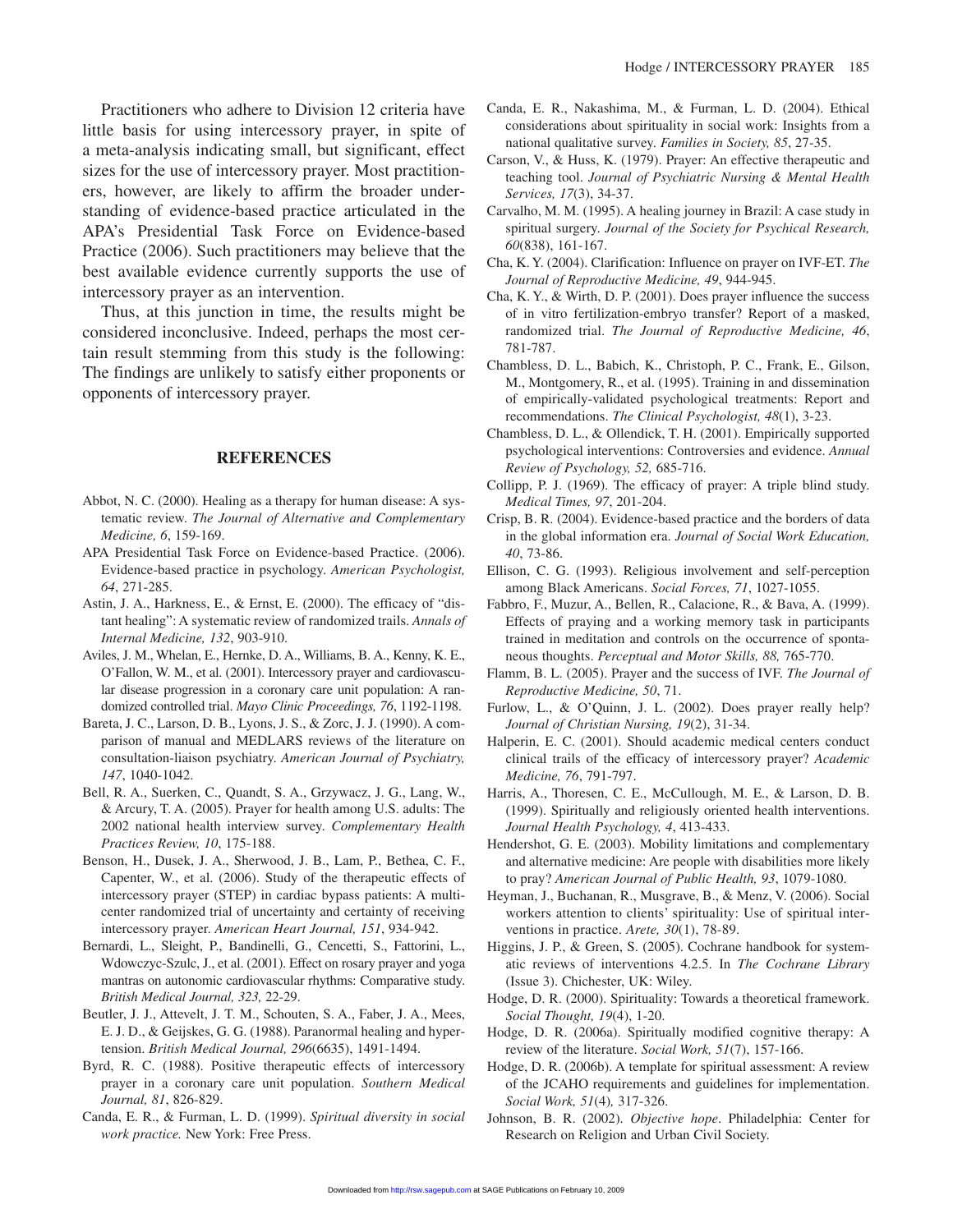- Joyce, C. R. B., & Welldon, R. M. C. (1965). The objective efficacy of prayer: A double-blind clinical trail. *Journal of Chronic Diseases, 18*, 367-377.
- Koenig, H. G., McCullough, M. E., & Larson, D. B. (2001). *Handbook of religion and health.* New York: Oxford University Press.
- Kowey, P. R., Friehling, T. D., & Marinchak, R. A. (1986). Prayermeeting cardioversion. *Annals of Internal Medicine, 104*, 727-728.
- Krucoff, M. W., Crater, S. W., Gallup, D., Blankenship, J. C., Cuffe, M., Guarneri, M., et al. (2005). Music, imagery, touch, and prayer as adjuncts to interventional cardiac care: The Monitoring and Actualisation of Noetic Trainings (MANTRA) II randomised study. *The Lancet, 366*(9481), 211-217.
- Krucoff, M. W., Crater, S. W., Green, C. L., Maas, A. C., Seskevich, J. E., Lane, J. D., et al. (2001). Integrative noetic therapies as adjuncts to precutaneous interventions during unstable coronary syndromes: Monitoring and actualization of noetic training (MANTRA) feasibility pilot. *American Heart Journal, 142*(5), 119-138.
- Leder, D. (2005). "Spook actions at a distance": Physics, psi, and distant healing. *The Journal of Alternative and Complementary Medicine, 11*, 923-930.
- Leibovici, L. (2001). Effects of remote, retroactive intercessory prayer on outcomes in patients with bloodstream infection: Randomized controlled trial. *British Medical Journal, 323,* 1450-1451.
- Levin, J. S., & Taylor, R. J. (1997). Age differences in patterns and correlates of the frequency of prayer. *The Gerontologist, 37*, 75-88.
- Lincoln,Y. S., & Guba, E. G. (2003). Paradigmatic controversies, contradictions, and emerging confluences. In N. K. Denzin & Y. S. Lincoln (Eds.), *The landscape of qualitative research: Theories and issues* (2nd ed., pp. 253-291). Thousand Oaks, CA: Sage.
- Magaletta, P. R., & Brawer, P. A. (1998). Prayer in psychotherapy: A model for its use, ethical considerations, and guidelines for practice. *Journal of Psychology and Theology, 26*, 322-330.
- Masters, K. S., Spielmans, G. I., & Goodson, J. T. (2006). Are there demonstrable effects of distant intercessory prayer? A metaanalytic review. *Annals of Behavioral Medicine, 32*, 21-26.
- Mathai, J., & Bourne, A. (2004). Pilot study investigating the effect of intercessory prayer in the treatment of child psychiatric disorders. *Australasian Psychiatry, 12*, 386-389.
- Matthews, D. A., Marlowe, S. M., & MacNutt, F. S. (2000). Effects of intercessory prayer on patients with rheumatoid arthritis. *Southern Medical Journal, 93*, 1177-1186.
- Matthews, W. J., Conti, J. M., & Sireci, S. G. (2001). The effects of intercessory prayer, positive visualization, and expectancy on the well-being of kidney dialysis patients. *Alternative Therapies, 7*(5), 42-52.
- McCaffrey, A. M., Eisenberg, D. M., Legedza, A. T. R., Davis, R. B., & Phillips, R. S. (2004). Prayer for health concerns: Results of a national survey on prevalence and patterns of use. *Archives of Internal Medicine, 164,* 858-862.
- McCullough, M. E., & Larson, D. B. (1999). Prayer. In W. R. Miller (Ed.), *Integrating spirituality into treatment* (pp. 85-110). Washington, DC: American Psychological Association.
- Murdock, V. (2004, February-March). *Religion and spirituality in gerontological social work practice: Results of a national survey.* Paper presented at the Council on Social Work Education, Anaheim, CA.
- Nakashima, M. (2003). Beyond coping and adaption: Promoting a holistic perspective on dying. *Families in Society, 84*, 367-376.
- *NASW code of ethics*. (1999). Retrieved July 28, 2003, from http://www.socialworkers.org/pubs/code/code.asp
- O'Laoire, S. (1997). An experimental study of the effects of distant, intercessory prayer on self-esteem, anxiety, and depression. *Alternative Therapies, 3*(6), 38-53.
- Pargament, K. I. (1997). *The psychology of religion and coping.* New York: Guilford.
- Praglin, L. J. (2004). Spirituality, religion, and social work: An effort towards interdisciplinary conversation. *Journal for Religion and Spirituality in Social Work, 23*(4), 67-84.
- Ramondetta, L. M., & Sills, D. (2004). Spirituality in gynecological oncology: A review. *International Journal of Gynecological Cancer, 14,* 183-201.
- Roberts, L., Ahmed, I., & Hall, S. (2003). Intercessory prayer for the alleviation of ill health. *The Cochrane Library, 4.*
- Rosen, A., Proctor, E. K., & Staudt, M. M. (1999). Social work research and the quest for effective practice. *Social Work Research, 23*, 4-14.
- Rosenthal, R. (1979). The file drawer problem and tolerance for null results. *Psychological Bulletin, 86*, 638-641.
- Sahlein, J. (2002). When religion enters the dialogue: A guide for practitioners. *Clinical Social Work Journal, 30*, 381-401.
- Sajwaj, T., & Hedges, D. (1973). A note on the effects of saying grace on the behavior of an oppositional retarded boy. *Journal of Applied Behavioral Analysis, 6*, 711-712.
- Seskevich, J. E., Crater, S. W., Lane, J. D., & Krucoff, M. W. (2004). Beneficial effects of noetic therapies on mood before percutaneous intervention for unstable coronary syndromes. *Nursing Research, 53*, 116-121.
- Sicher, F., Targ, E., Moore, D., & Smith, H. S. (1998). A randomized double-blind study of the effects of distant healing in a population with advanced AIDS: Report from a small scale study. *The Western Journal of Medicine, 169*, 356-363.
- Sistler, A., & Washington, K. S. (1999). Serenity for African American caregivers. *Social Work with Groups, 22*(1), 49-62.
- Slife, B. D., & Gantt, E. E. (1999). Methodological pluralism: A framework for psychotherapy research. *Journal of Clinical Psychology, 55*, 1453-1465.
- Slife, B. D., Hope, C., & Nebeker, R. S. (1999). Examining the relationship between religious spirituality and psychological science. *Journal of Humanistic Psychology, 39*, 51-85.
- Slife, B. D., & Williams, R. N. (1995). *What's behind the research? Discovering the hidden assumptions in the behavioral sciences.* Thousand Oaks, CA: Sage.
- Stewart, C., Koeske, G. F., & Koeske, R. D. (2006). Personal religiosity and spirituality associated with social work practitioners' use of religious-based intervention practices. *Journal of Religion and Spirituality in Social Work, 25*(1), 69-85.
- Tangenberg, K. (2000). Marginalized epistemologies: A feminist approach to understanding the experiences of mothers with HIV. *Affilia, 15*(1), 31-48.
- Targ, E. (2002). Research methodology for studies of prayer and distant healing. *Complementary Therapies in Nursing and Midwifery, 8*(1), 29-41.
- Tloczynski, J., & Fritzsch, S. (2002). Intercessory prayer in psychological well-being: Using a multiple-baseline, across-subjects design. *Psychological Reports, 91,* 731-741.
- Tolson, C. L., & Koenig, H. (2003). *The healing power of prayer.* Grand Rapids, MI: Baker Books.
- Townsend, M., Kladder, V., Ayele, H., & Mulligan, T. (2002). Systematic review of clinical trials examining the effects of religion on health. *Southern Medical Journal, 95*, 1429-1434.